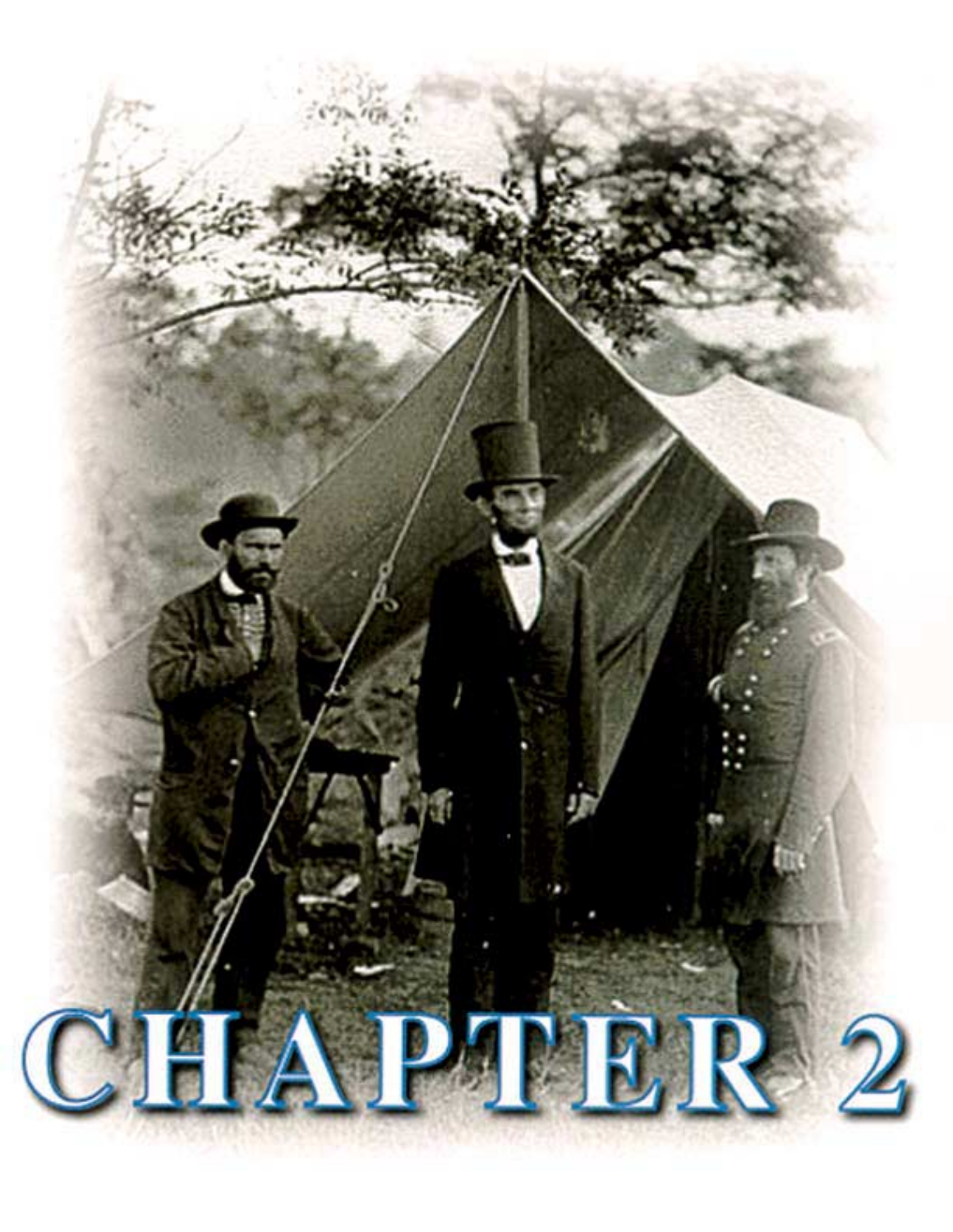# **CHAPTER 2**

# The Civil War: Lack of a **Centralized Direction**

# **Introduction**

Six weeks after the election of Abraham Lincoln as President, South Carolina seceded from the Union. In February 1861, six other states (Louisiana, Texas, Georgia, Alabama, Florida and Mississippi) followed. They formed the Confederate States of America. When President Lincoln called for 75,000 volunteers after Fort Sumter was fired upon in April, 1861, Virginia, Arkansas, North Carolina and Tennessee joined the Confederacy. The Civil War had begun.

When hostilities began, neither the North nor the South had any significant intelligence or counterintelligence capability. Generals operated their own espionage rings and personally recruited and directed their spies. In Washington, President Lincoln was concerned. He only had to look outside his window to realize that the capital was penetrated and surrounded by southern sympathizers. Although Maryland stayed loyal to the Union, many of its citizens favored the southern cause.

To protect the federal government, Secretary of State William H. Seward took the initiative. Under his directon, southern spies, sympathizers and others were arrested and detained as threats to the government. When General George McClellan was appointed commander of the Union Army, Allan Pinkerton and his detectives replaced Seward in his role as counterintelligence chief. Pinkerton was very effective in stopping the flow of intelligence out of the capital to the Confederacy.

In November 1862, Lincoln removed McClellan and replaced him with General Ambrose Burnside. With McClellan's dismissal, Pinkerton left Washington and his counterintelligence role to protect the city was given to Lafayette Baker. At the time, Baker was working for the War Department, targeting contraband channels. Like Pinkerton, Baker was successful in neutralizing southern agents and sympathizers.

The Confederacy did not formerly establish a Secret Service Bureau until 30 November 1864; the war would be over on 9 April 1865. The full extent of the Confederacy's counterintelligence operations and activities remain a mystery because Judah Benjamin, the Secretary of State for the confederacy, burned all espionage records as the Union Army entered Richmond.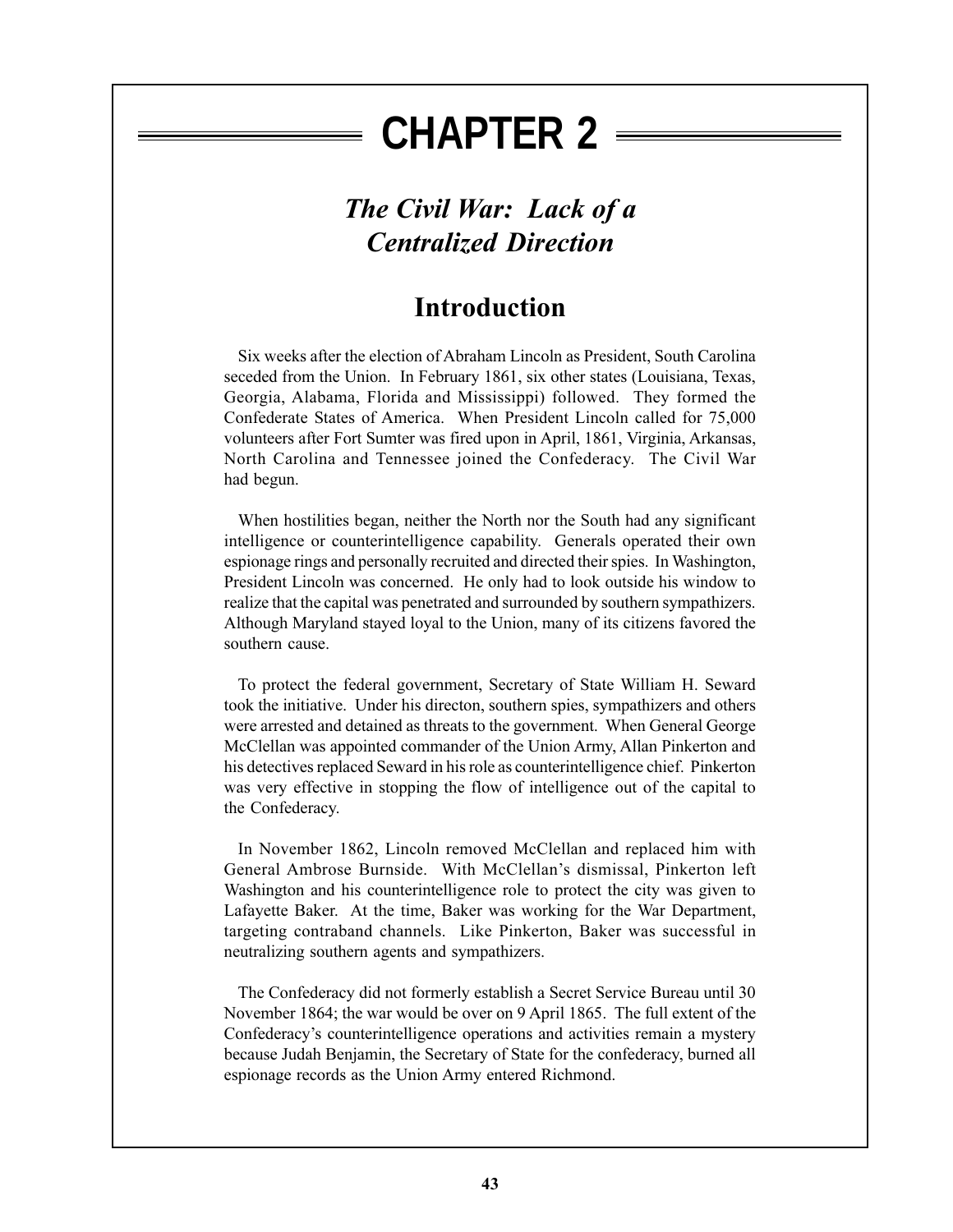# William H. Seward<sup>1</sup>

When the Lincoln Administration suddenly found itself faced with open hostilities and accompanying espionage and spy intrigues in 1861, one of the first officials to react to the situation was Secretary of State Seward. His organization combined both the police function—pursing individuals with a view to their incarceration and prosecution—and the intelligence function—gathering information regarding the loyalty and political views of citizens without any particular regard for possible violations of the law. In combining the two tasks, of course, their distinction often became lost. One commentator notes:

The Government's first efforts to control the civilian population were conducted by the Secretary of State for reasons both personal and official. William H. Seward, the "Premier" of the Cabinet, had an unquenchable zeal for dabbling in everyone else's business. In addition, since the establishment of the Federal Government the office of the Secretary of State had been somewhat of a catchall for duties no other executive agency was designed to handle. With the war, and the new problem of subversion on the home front, Seward soon began to busy himself about arrests of political prisoners, their incarceration, and then the next step of setting up secret agents to ferret them out.<sup>2</sup>

There are no informative records as to how or why the initial arrests of political prisoners and the creation



William H. Seward

of a secret service fell to Secretary Seward. It is entirely likely that he requested these duties. The more important consideration, however, concerns the extent to which he responsibly carried out these obligations. According to one of the Secretary's biographers:

Arrests were made for any one of many reasons: where men were suspected of having given, or intending to give, aid or comfort to the enemy in any substantial way,—as by helping in the organization of troops, by supplying arms or provisions, or selling the bonds of the states in secession; by public or private communications that opposed United States enlistment or encouraged those of the Confederacy; by expressing sympathy with the South or attacking the administration; by belonging to organizations designed to obstruct the progress of the war-in fact for almost any act that indicated a desire to see the government fail in its effort to conquer disunion.<sup>3</sup>

But the question was not simply one of fact. The manner and nature of the arrest and detention of political offenders raised a number of due process considerations.

The person suspected of disloyalty was often seized at night, searched, borne off to the nearest fort, deprived of his valuables, and locked up in a casemate, or in a battery generally crowded with men that had had similar experiences. It was not rare for arrests regarded as political to be made by order of the Secretary of War or of some military officer; but, with only a few exceptions, these prisoners came under the control of the Secretary of State just as if he had taken the original action.

For a few days the newcomer usually voiced varied reflection and loud denunciation of the administration. But the discomforts of his confinement soon led him to seek his freedom. When he resolved to send for friends and an attorney, he was informed that the rules forbade visitors, except in rate instances, that attorneys were entirely excluded and the prisoner who sought their aid would greatly prejudice his case. Only unsealed letters would be forwarded, and if they contained objectionable statements they were returned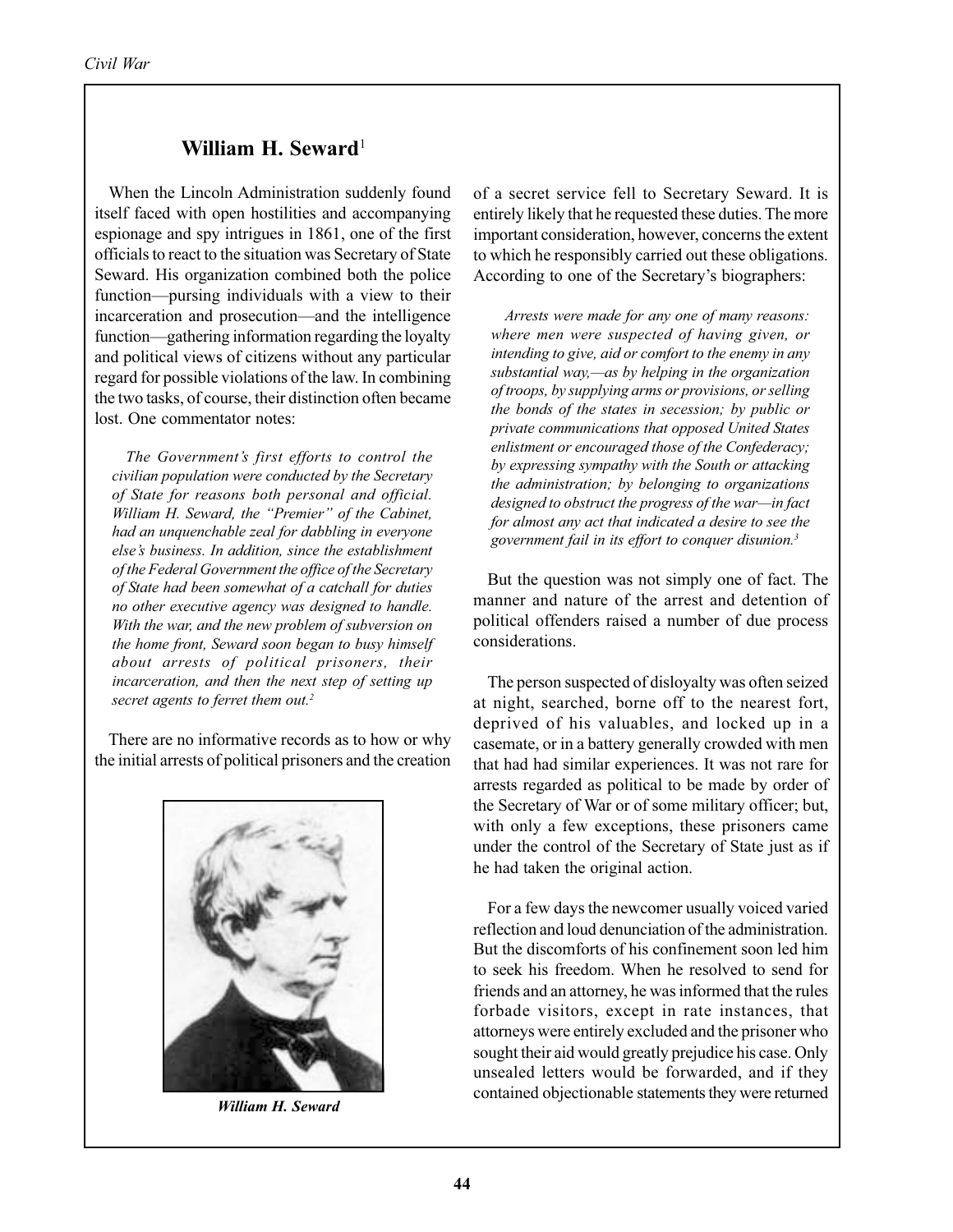to the writer or filed in the Department of State with other papers relating to the case.

There still remained a possibility, it was generally assumed, of speedy relief by appeal to the Secretary in person. Then a long narrative, describing the experiences of a man whose innocence was equaled only by his misfortunes, was addressed to the nervous, wiry, allpowerful man keeping watch over international relations, political offenders, and affairs generally. The letter was read by the Chief Clerk or Assistant Secretary, and then merely filed. A second, third, and fourth petition for liberation and explanations was sent to the department—but with no result save that the materials for the study of history and human nature were thereby enlarged; the Secretary was calm in the belief that the man was a plotter and could do no harm while he remained in custody.<sup>4</sup>

To rectify this situation, two important steps were taken in February 1862. On St. Valentine's Day, an Executive order was issued providing for the wholesale release of most political prisoners, excepting only "persons detained as spies in the service of the insurgent, or others whose release at the present moment may be deemed incompatible with the public safety."<sup>5</sup> In addition, a special review panel, consisting of Judge Edwards Pierrepont and General John A. Dix, was established to expedite releases under this directive.<sup>6</sup>

With regard to intelligence activities, Seward apparently employed Allan Pinkerton for such operations during the summer of 1861, "but did not keep him long, perhaps because he felt that the detective was too close to the President, and Seward wanted his own man, whose loyalty would be direct to him."<sup>7</sup> A listening post was sought in Canada for purposes of checking on the activities of Confederate agents and to monitor the trend of sentiment in British North America during the secession crisis.<sup>8</sup> Former Massachusetts Congressman George Ashmun was appointed special agent to Canada for three months in early 1861 at a salary of \$10 a day plus expenses. Seward advanced \$500 cash on account. Another operative, Charles S. Ogden, took residence in Quebec and additional stations were subsequently established at Halifax and St. John's, among other seaports.<sup>9</sup>

A domestic network also came into being while the Canadian group struggled to recruit confidential agents.

Seward's "Secret Service Letter Book" for 1861 was full of inquiries dispatched to friends and trusted official associates throughout the country asking them to discover persons who could be put on important investigating tasks. He wanted "a discreet and active" man for the Northern frontier, to arrest spies seeking entrance from Canada, and offered to pay such a man \$100 a month. A little later he appointed a special agent at Niagara Falls, to examine the persons coming over the Suspension Bridge, and seize and hold any whom seemed suspicious. He sought, without immediate results, a good man for Chicago and another for Detroit. He authorized the United States Marshall at Boston to employ two detectives for twomonth's time, each at \$150 a month. This was particularly urgent; therefore let the Marshall consult the governor of the State, "and take effective measures to break up the business of making and sending shoes for the Rebel Army."<sup>10</sup>

Almost unnoticed, Seward's intelligence organization began to grow; though its agents often proved to be ineffective amateurs. Shortly, however, professionalism, discipline, and a careful sense of mission came to the Secretary's spy corps in the person of Lafayette Charles Baker.

# Allan Pinkerton<sup>11</sup>

Allan Pinkerton (1819-1884), a Scottish immigrant, is best known as the founder of the Pinkerton detective agency, one of the most famous organizations of its kind. Pinkerton emigrated to Chicago in 1842 and moved to Dundee, Kane County, Illinois in 1843. After apprehending a gang of counterfeiters, he was appointed deputy sheriff of Kane County in 1846 and immediately afterward of Cook County, headquartered in Chicago. There he organized a force of detectives to counter theft of railroad property, and in 1850 he established the North Western Police Detective agency, later renamed Pinkerton's National Detective Agency.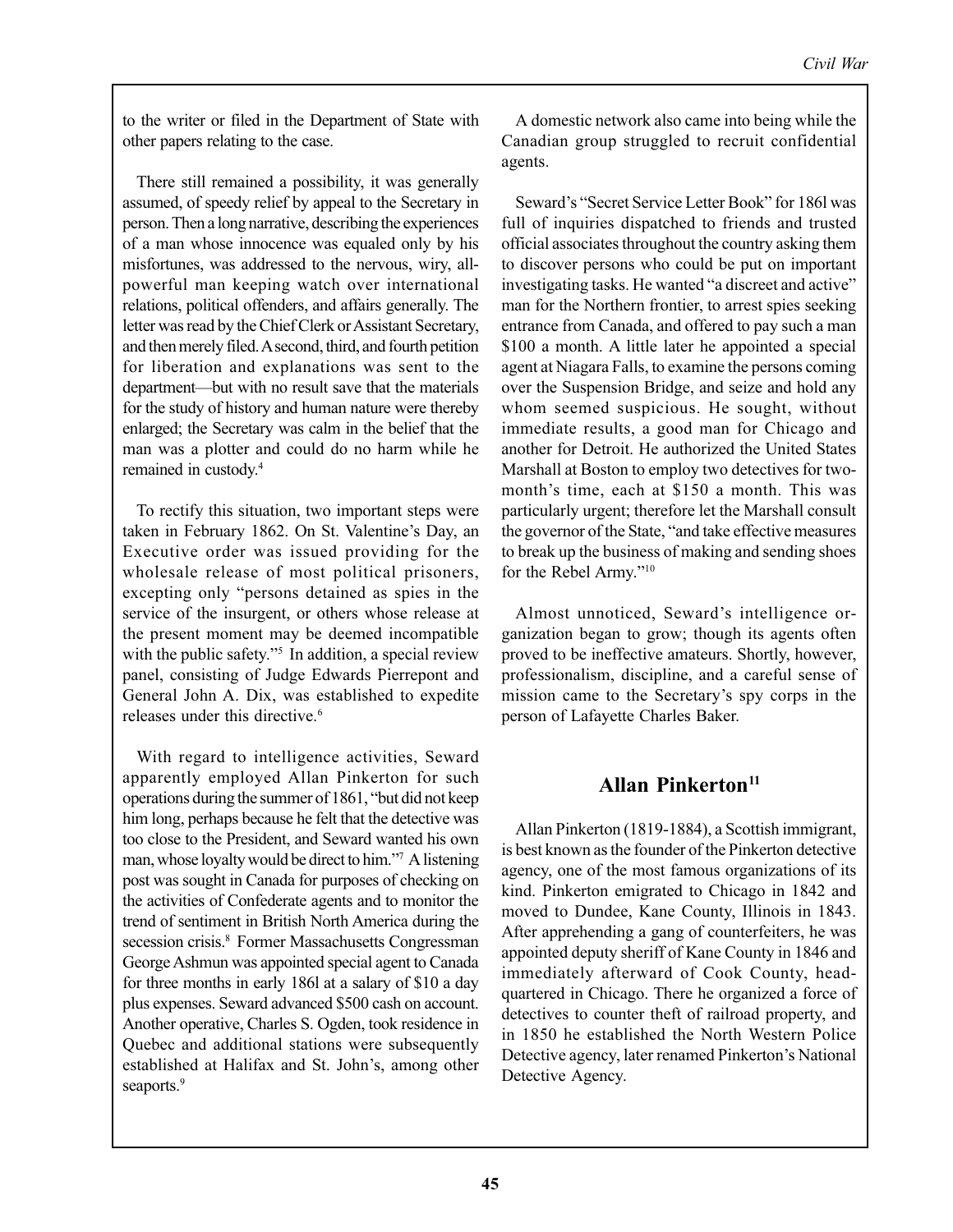

Members of the Bureau of Military Information, Army of the Potomac.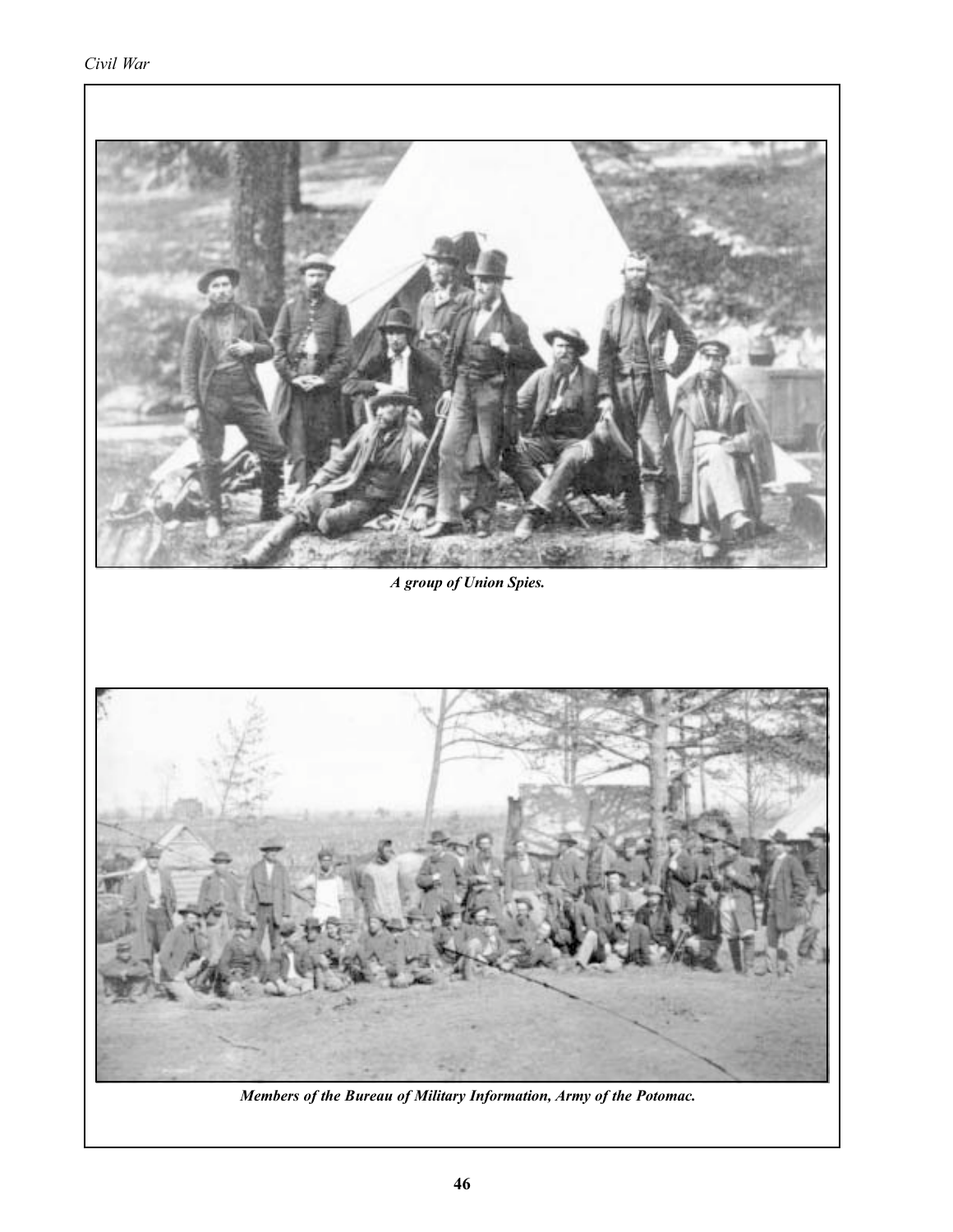Pinkerton also was an important player in intelligence gathering during the Civil War years of 1861 and 1862 when he organized a system of obtaining military information in the Southern states. Pinkerton recorded his exploits as a Union operative, under the nom-de-plume of Major E. J. Allen, in the book, The Spy of the Rebellion: Being a True History of the Spy System of the United States Army During the Late Rebellion, published in 1883. Unfortunately for the historian, the book was published after Pinkerton lost his records during the Chicago fire of 1871. The majority of his narrative relied upon his few remaining notes, official reports, and his memory of events that had occurred 20 years before. The book also served the purpose of refuting claims that Pinkerton's spies had provided inflated numbers of Confederate troops, a claim that has become an accepted part of Civil War history.

Pinkerton felt the need to defend his spy system's record during the first years of the war and his close association with Major General George B. McClellan. Pinkerton had been well acquainted with McClellan before the Civil War, during his years as railroad detective when McClellan was president of the Ohio and Mississippi Railroad.

Pinkerton began his intelligence activity before President-elect Lincoln's arrival in Washington, D.C. for his inauguration in 1861. Pinkerton had received a letter from Samuel H. Felton, the president of the Philadelphia, Wilmington and Baltimore Railroad, warning of a plan to disrupt Lincoln's trip by destroying rail transportation between Washington, D.C. and cities in the west and north. In response, Pinkerton dispatched surveillance agents along the roads, selecting places where intelligence indicated there were secessionist supporters. He also employed two agents to infiltrate secessionist groups, one of whom learned of plans to assassinate Lincoln as he passed through Baltimore, Maryland.

These agents established their credibility through ethnic ties, collegiate studies, foreign travel, knowledge of foreign languages, familiarity with local customs and prominent individuals, vocal support for secessionist causes, and participation in secret secessionist societies. They discovered that the conspirators, in league with members of the Baltimore

police force, planned to assassinate Lincoln as he rode in an open carriage for a half-mile between the Northern Central Railroad Station to the Washington depot.

### **Pinkerton Letter**

Chicago, April 21st 1861 To His Excellence A Lincoln. Pres. of the U-S

Dear Sir

When I saw you last I said that if the time should ever come that I could be of service to you I was ready-If that time has come I am on hand.

I have in my Force from Sixteen to Eighteen persons on whose courage, Skill & Devotion to their Country I can rely. If they with myself at the head can be of service in the way of obtaining information of the movements of the Traitors, or Safely conveying your letters or dispatches, or that class of Secret Service which is the most dangerous, I am at vour command-

In the present disturbed state of Affairs I dare not trust this to the mail-so send by one of My Force who was with me at Baltimore-You may safely trust him with any message for me-Written or Verbal-I fully guarantee his fidelity-He will act as you directand return here with your answer.

Secrecy is the great lever, I propose to operate with-Hence the necessity of this movement (If you contemplate it) being kept Strictly Private-and that should you desire another interview with the Bearer that you should so arrange it-as that he will not be noticed.

The Bearer will hand you A Copy of A Telegraph Cipher which you may use if you desire to Telegraph me-

My Force comprises both Sexes-All of Good Character-And well Skilled in their Business.

Respectfully yours,

Allan Pinkerton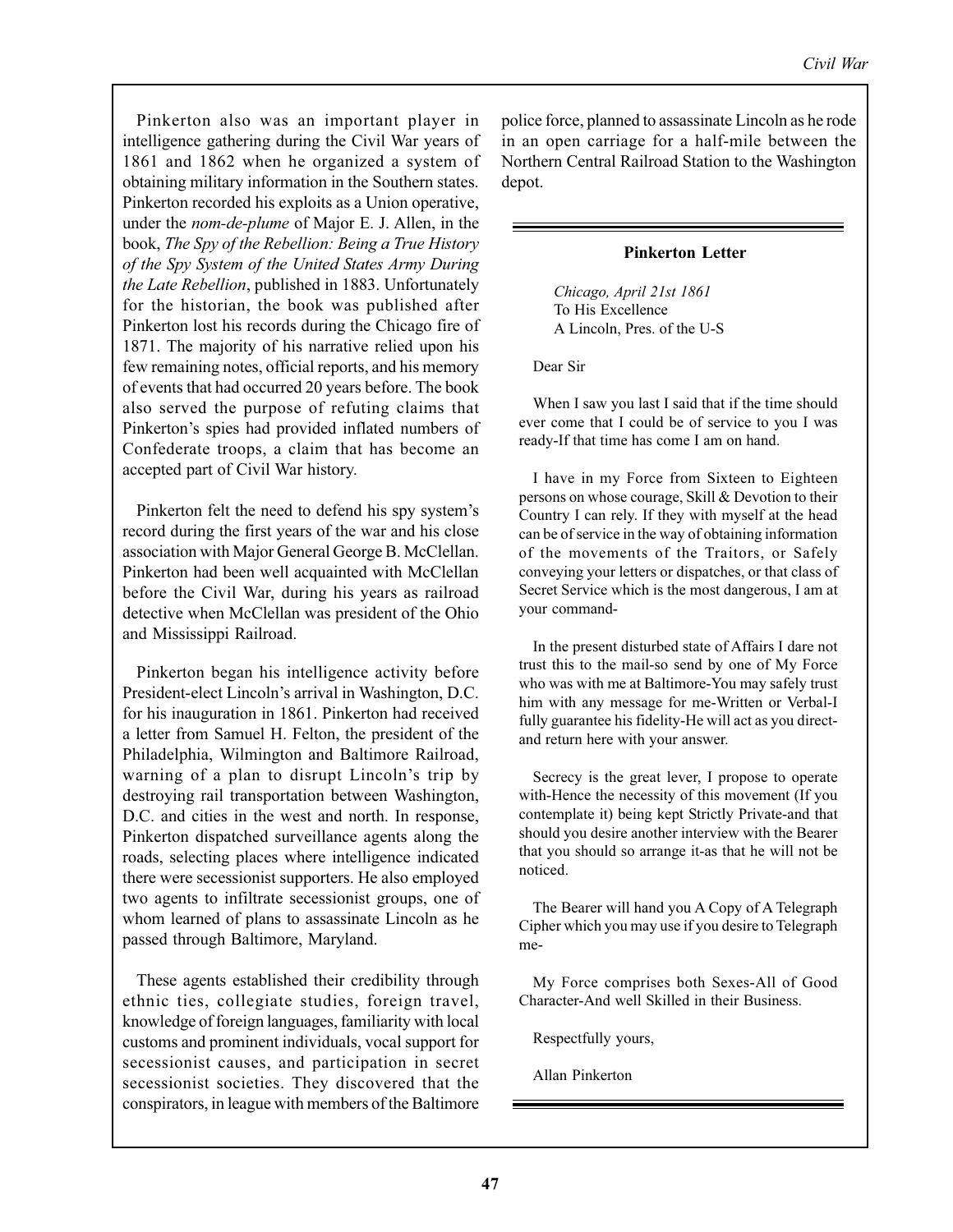In a tale with as many twists and turns as any good spy novel, Lincoln is secretly whisked from a public appearance in Harrisburg, Pennsylvania, by a special train to Philadelphia, then through the "lines of treason" in Baltimore and safely on to Washington, D.C. Key to the success of this plan was Pinkerton's arrangement to have the telegraph lines out of Harrisburg cut so that news of Lincoln's abrupt departure was contained. He also detained two journalists by force of arms from immediately reporting the plan and assumed responsibility for the security of the railroad tracks, on which the special train traveled.

The identity of Pinkerton's infiltrated agents was closely held and led to an incident that added to the credibility of his chief operative, Timothy Webster. Webster had become well entrenched among secessionist groups in the Baltimore area, frequently socializing with them and carrying letters through Union lines for them. He played his role so well that another secret service agent, who was not aware of his identity and activities, arrested him in Baltimore. Webster had to contact Pinkerton to obtain his release.

His escape, arranged by Pinkerton, increased Webster's standing among the Southern sympathizers and allowed him to continue his successful spy operations. He became a trusted emissary of the Confederate government, delivering letters and other communications to relatives in the North.

These documents were first inspected by Pinkerton's service before being delivered and in this way served two purposes. Webster not only won the trust of the Confederate authorities, but he also provided the federal government with valuable information. In one case, the intercepted documents revealed the presence of a Confederate spy ring in the Provost Marshal's office in Washington, D.C.

When General George B. McClellan was given command of the Army of the Potomac in November 1861, Pinkerton came to Washington with him. It was at this time that Pinkerton was given the responsibility for security and counterintelligence within the nation's capital. How Pinkerton was going to handle this new assignment was spelled out in a letter to McClellan. In it, Pinkerton wrote:

In operating with my detective force, I shall endeavor to test all suspected persons in various ways. I shall seek access to their houses, clubs, and places of resort, managing that among the members of my force shall be ostensible representatives of every grade of society, from the highest to the most



John C. Babcock (center standing) pictured while a member of Pinkerton's organization. Standing with him are (left) Augustus K. Littlefield and (right) George H. Bangs. Seated (left) William Moore, Secretary to War **Secretary Stanton and Allen Pinkerton.**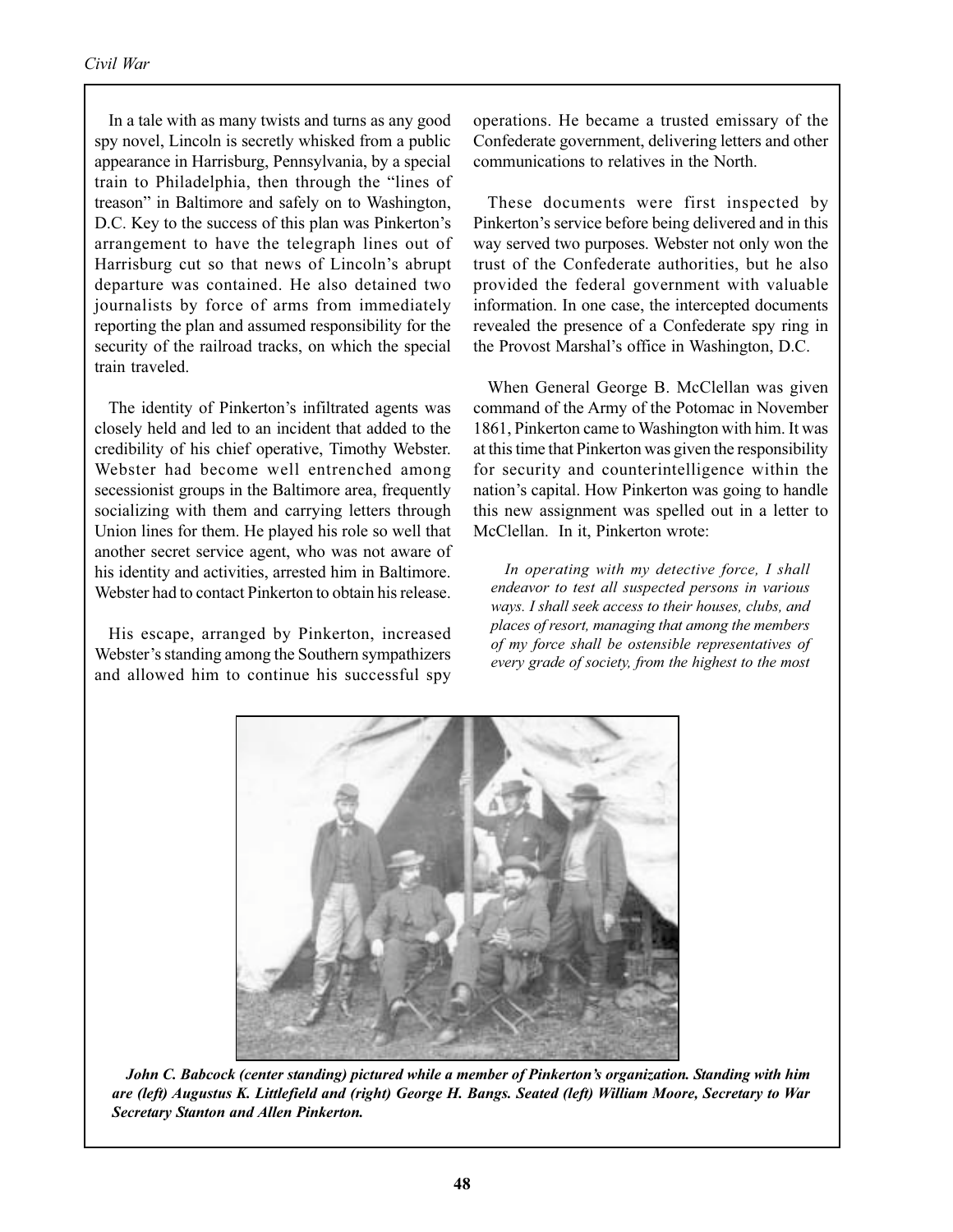menial. Some shall have the entree to the gilded salon of the suspected aristocratic traitors, and be their honored guests, while others will act in the capacity of valets, or domestics of various kinds, and try the efficacy of such relations with the household to gain evidence. Other suspected ones will be tracked by the "Shadow" detective, who will follow their every foot-step, and note their every action.

I also propose to employ a division of my force for the discovery of any secret traitorous organization which may be in existence; and if any such society is discovered, I will have my operatives become members of the same, with a view to ascertaining the means employed in transmitting messages through the lines, and also for the purpose of learning, if possible, the plans of the rebels. All strangers arriving in the city, whose associations or acts may lay them open to suspicion, will be subjected to a strict surveillance.<sup>12</sup>

Another counterintelligence technique used by Pinkerton was the double agent. As Pinkerton wrote:

In war, as in a game of chess, if you know the moves of your adversary in advance, it is then an easy matter to shape your own plans, and make your moves accordingly, and, of course always to your own decided advantage. So in this case, I concluded that if the information intended for the rebels could first be had by us, after that, they were welcome to all the benefit they might derive from them.<sup>13</sup>

Another of Pinkerton's agents infiltrated the Southern bureau of intelligence in Richmond, managed partly by the Confederate government and



**Layfayette Baker** 

partly by wealthy merchants in Richmond and Baltimore. This bureau was said to employ about 50 persons to carry information across Union lines. Pinkerton's agent, George Curtis, gained access to the "subterranean headquarters" of this bureau, which actually were located above ground in a Richmond hotel, by claiming to be a dealer in contraband material. According to Pinkerton, Curtis was such an excellent spy that the "subterranean headquarters, with its corps of operatives, never did the Union cause any practical harm, but a great deal of good, in furnishing intelligence of the movements and intentions of the rebel forces."

Pinkerton's memoirs also recount how his service used women and slaves as spies. Mrs. E. H. Baker, a former resident of Richmond who had moved north at the war's start, was one notable woman agent. Returning to Richmond in Pinkerton's service, she renewed an acquaintance with a Confederate officer and his wife, and learned of a planned test of a submarine battery. She pursued this lead and asked to be invited to the test of a small working model of the Merrimac. She immediately carried news of the test back to Pinkerton who alerted General McClellan and the Secretary of the Navy. Pinkerton saw this incident as changing the destiny of the Union in the face of this "infernal machine."

Pinkerton stopped working with the Union Army after General McClellan was removed as commander, although he continued to investigate government fraud cases. In 1865 he severed his connection with the Secret Service and returned to Chicago to pursue his detective profession. What he provides in his memoir is his case that his wartime agents operated heroically in the service of their country.

# Layfayette Baker<sup>14</sup>

Born in New York in 1826 and reared in the Michigan wilderness, Layfayette Baker engaged in mechanical and mercantile pursuits in the state of his birth and in Philadelphia in 1848 before departing, in 1853, for California. Three years later he was an active member of the Vigilance Committee. This experience and his admiration of Francios Vidocq (1775-1857),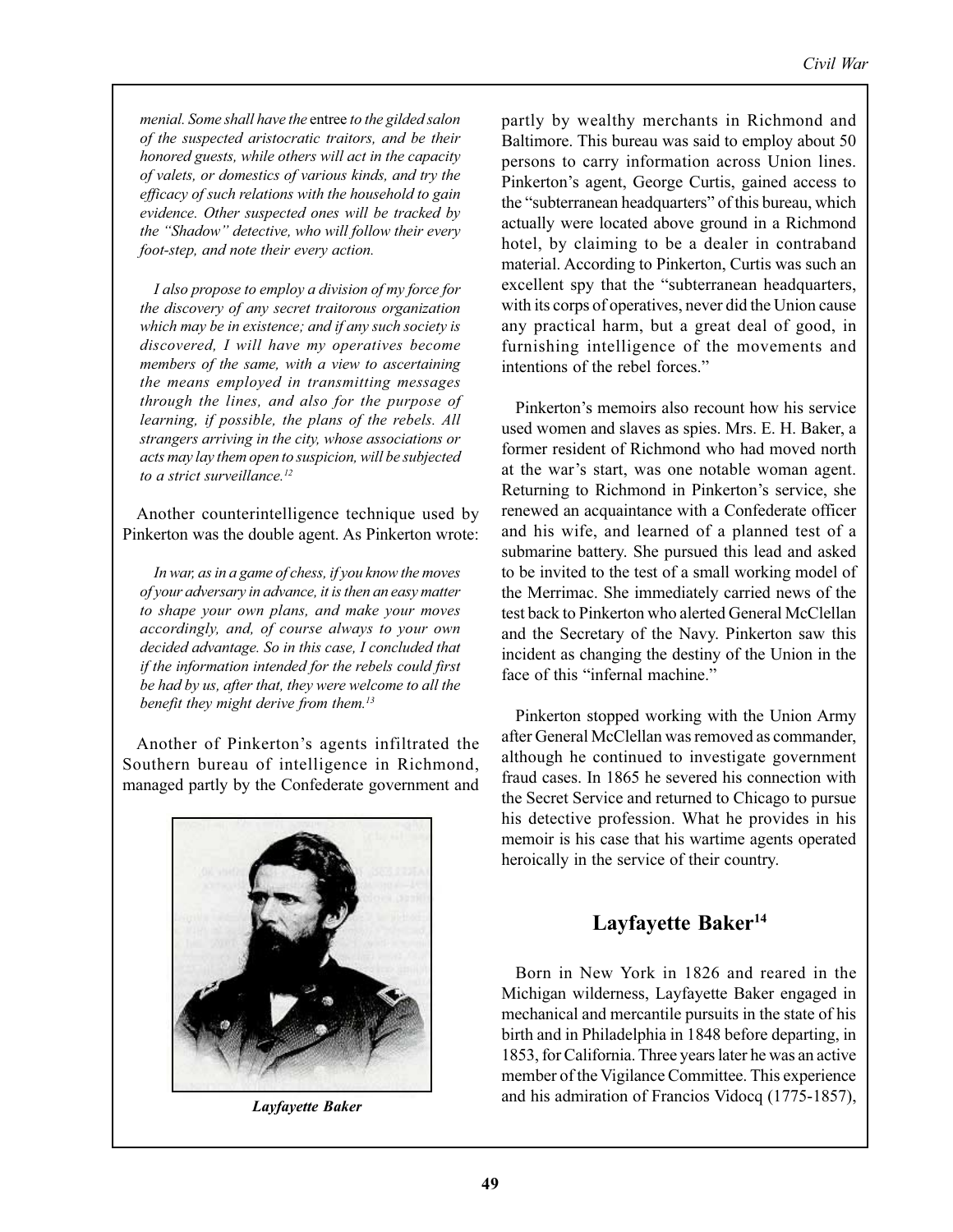an infamous Paris detective whom Baker came to imitate, whetted his appetite for intrigue and the life of the sleuth. When hostilities broke out between the North and the South, Baker happened to be heading for New York City on business. When he became aware of the mischief and misdeeds of Confederate spies and saboteurs in and around Washington, he set out for the capital determined to offer his services as a Union agent.<sup>15</sup>

Arriving in the District of Columbia, Baker obtained an interview with General Winfield Scott, commander of the Army and himself not unfamiliar with spy services. In need of information about the rebel forces at Manassas, Scott, having already lost five previous agents on the mission, solicited Baker's assistance. After an adventure of daring and dash, the intrepid Baker returned three weeks later with the details sought by General Scott. The success of the mission earned Baker a permanent position with the War Department.<sup>16</sup>

The next assignment given Baker involved ferreting out two Baltimore brothers who were running the Union blockade to supply munitions to the Confederates. This he did, breaking up the smuggling operation and earning himself a considerable amount of press publicity.<sup>17</sup>

These activities came to the attention of Secretary Seward who hired Baker at the rate of \$100 a month plus expenses<sup>18</sup> and sent him off to prowl wherever espionage, sabotage, or rebel spy agents were thought to be lurking.<sup>19</sup> Assisted by three hundred Indian cavalrymen, Baker was later ordered to probe the Maryland countryside for the presence of rebel agents and Confederate sympathies.

His mission took him to Chapico, Leonardstown, Port Tobacco, Old Factory, and the farmland of St. George's, St. Charles and St. Mary's counties.<sup>20</sup> As his column advanced, they punished the disloyal. As a result, "he left behind a trail of burning buildings, frightened men, women and children, terrified informers, (and) bullet-pierced Secesh Tobacco planters.<sup>21</sup>

As a consequence of this campaign, Baker attempted to interest Postmaster General Montgomery Blair in a purge of disloyal Maryland postmasters, replacing them with Union stalwarts or closing the stations. Blair was well aware of disloyalty among some of the Maryland postmasters and earlier had ordered their displacement. In a report to the Secretary of State, Baker claimed he had obtained unlimited authority to conduct the postmaster purge and requested a military force of two hundred to three hundred men to police the localities in Maryland where these disloyal officials had been discovered. The proposal was ignored but Baker had a variety of other tasks to occupy him as Seward's intelligence chief.<sup>22</sup>

With enough endurance for a dozen men, he worked almost without rest to educate himself in the everspreading operations of the rebels and their sympathizers. He traveled to Canada to see for himself what the South was doing to build a fire in the rear of the Union: he made the acquaintance of police chiefs of the big northern cities: he personally took prisoners to the harbor forts to look over conditions; he uncovered and jotted down identities of suppliers of war goods to the South; he acquired a firsthand knowledge of Secesh-supporting newspapers, in sedition-ridden New York, New Jersey, and the seething West. Only on rare occasions, when official duty took him there, did he see his wife Jennie, who had gone to the security of her parent's home in Philadelphia.<sup>23</sup>

As a consequence of Lincoln's St. Valentine's Day directive regarding the release of political prisoners and limiting "extraordinary arrests" to "the direction of the military authorities alone," Baker was recommended to the War Department and its new Secretary, Edwin M. Stanton. In accepting Baker's services, Stanton warned him of the grave and desperate situation facing the government, advised him that he would never be permitted to disclose the authority for his actions, and gave notice that he would be expected to pursue all enemies of the Union, regardless of their station, power, loyalty, partisanship, or profession. Baker's detective service was to be the terror of the North as well as the South, secretly funded, and accountable exclusively and directly to the Secretary of War.<sup>24</sup>

The enemies of the state took many forms. An enemy could be a pretty girl with swaying hips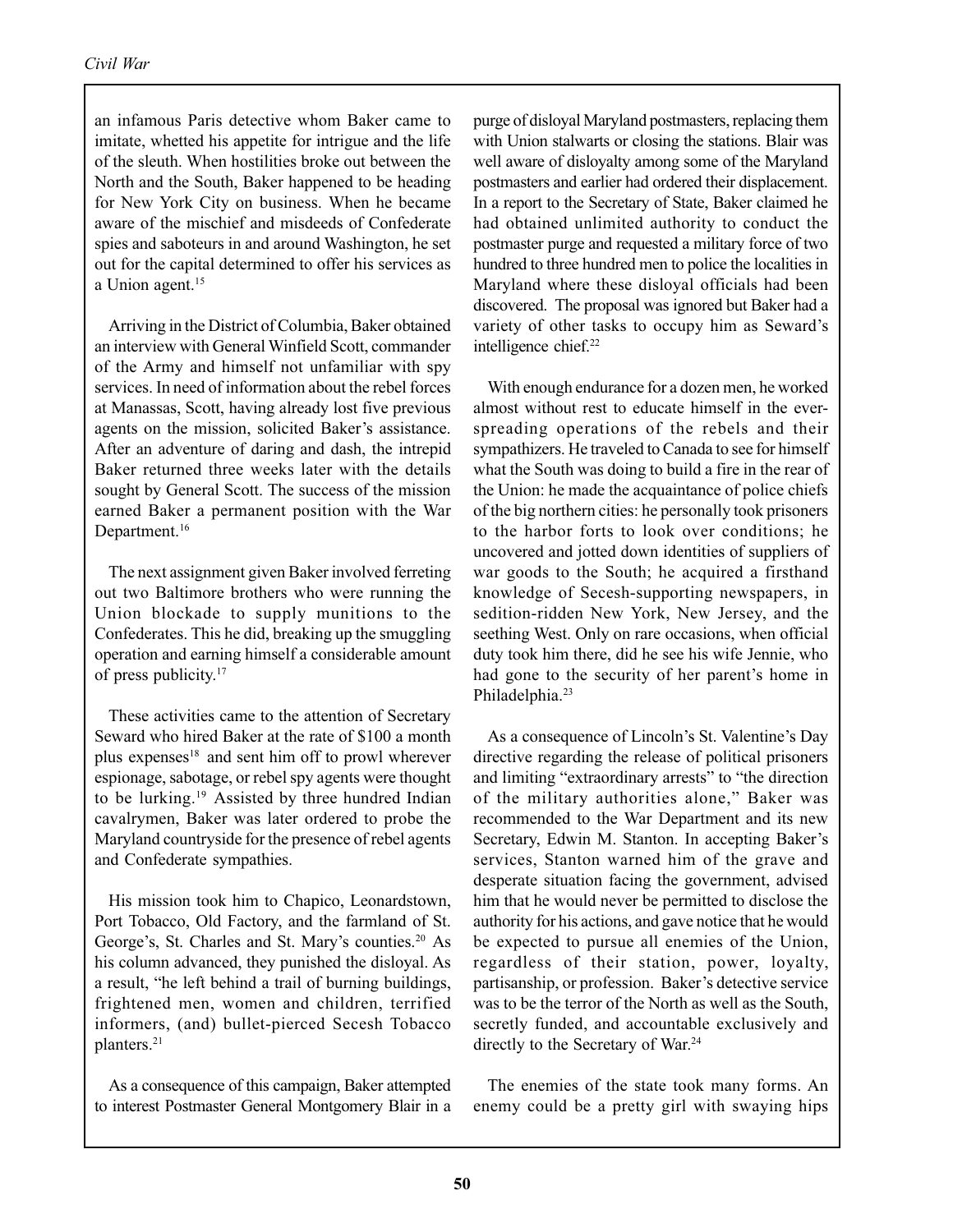covered by an acre of crinoline, carrier of rebellionsustaining contraband goods. Or an enemy could be a contractor selling the Union shoddy clothing. Or an enemy could be a Copperhead sapping the strength of the Union by discouraging enlistments. An enemy could also be a Union general with larceny in his soul, gambling away the pay of his soldiers. He could be a guerrilla with a torch firing a government corral within sight of the White House.<sup>25</sup>

For three years, Baker gathered intelligence on the enemies of the Union, reporting his findings to Stanton and Lincoln. In addition, at their direction and sometimes on his own authority, he functioned as an instrument for directly punishing the enemy or for arresting and incarcerating them. Utilizing his intelligence sources, Baker identified and prejudged the despoilers of the Union; relying upon extraordinary military authority and martial law, he seized his foe in his capacity as a Federal policeman; and as the custodian of the Old Capitol Prison and its nefarious annex, the Carroll Prison, he served as jailer of those he captured.



Mary E. Walker, Winner of the Medal of Honor, who worked for Layfayette Baker.

Of Baker's Commander-in-Chief, one authority has commented: "No one can ever know just what Lincoln conceived to be limits of his powers."26

In his own words, the Sixteenth President wrote:

"... my oath to preserve the Constitution to the best of my ability, imposed upon me the duty of preserving, by every indispensable means, that government—that nation—of which that Constitution was the organic law. Was it possible to lose the nation, and yet preserve the constitution? By general law life and limb must be protected; yet often a limb must be amputated to safe a life, but a life is never wisely given to save a limb. I felt that measures, otherwise unconstitutional, might become lawful, by becoming indispensable to the preservation of the constitution through the preservation of the nation. Right or wrong, I assumed this ground, and now avow it. I could not feel that, to the best of my ability, I had ever tried to preserve the constitution, if, to save slavery, or any minor matter, I should permit the wreck of the government, county, and Constitution all together."27

And in the more contemporary view of **Clinton Rossiter:** 

"Mr. Lincoln subscribed to a theory that in the absence of Congress and in the presence of an emergency the President has the right and duty to adopt measures which would ordinarily be illegal, subject to the necessity of subsequent congressional approval. He did more than this; he seemed to assert that the war powers for the Constitution could upon occasion devolve completely upon the President, if their exercise was based upon public opinion and an inexorable necessity. They were then sufficient to embrace any action within the fields of executive or legislative or even judicial power essential to the preservation of the Union. (He) . . . implied that this government, like all others, possessed an absolute power of self-defense, a power to be exerted by the President of the United States. And this power extended to the breaking of the fundamental laws of the nation, if such a step were unavoidable. $28$ 

The presence of this operating viewpoint at the highest level of the Executive Branch, coupled with his own personal ambitions for power and prestige, contributed significantly to Baker's zealous, authoritarian, and often illegal manner of carrying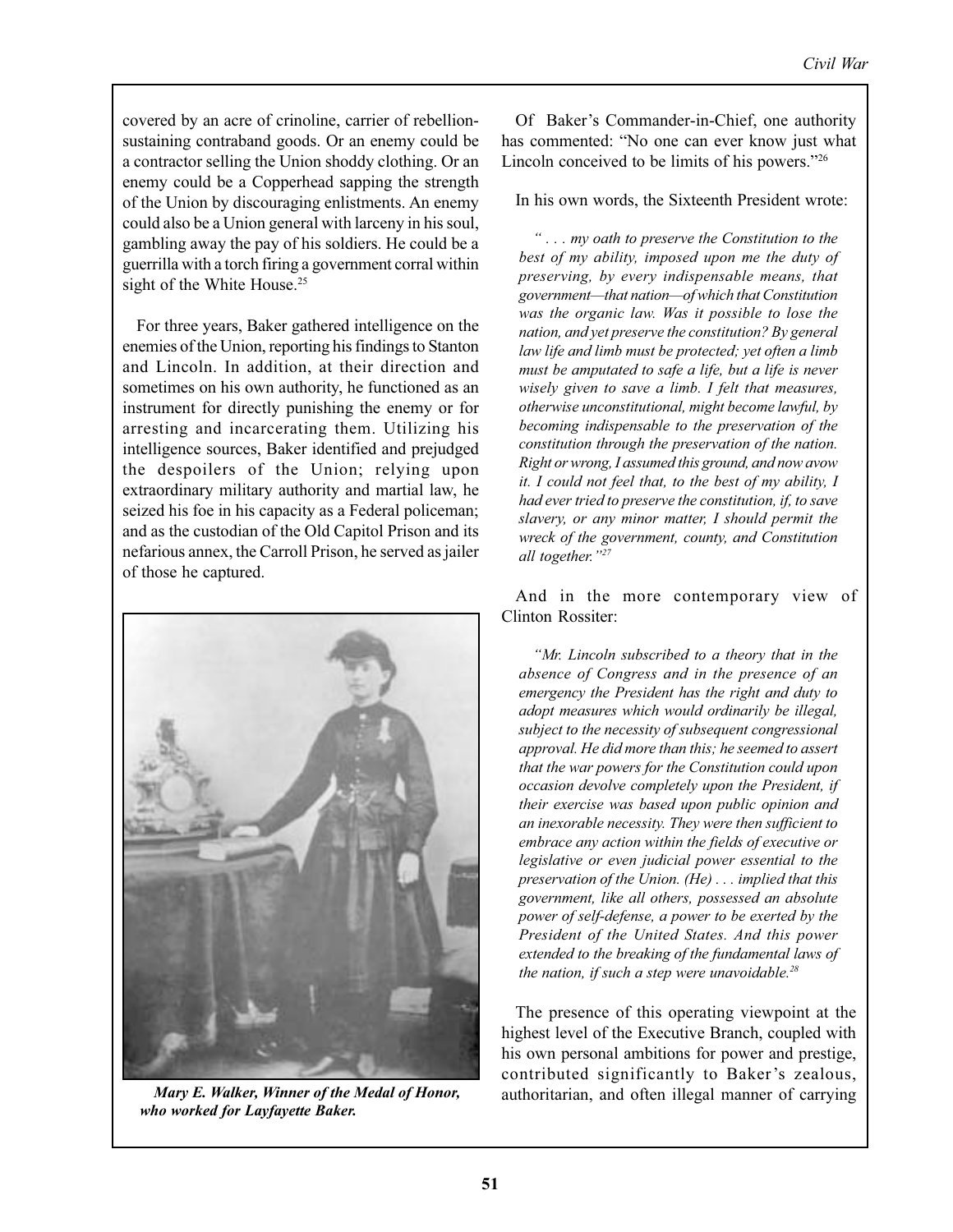out his War Department mission. Nevertheless, Baker must be recognized as a professional thoroughly familiar with the methods and tactics of his profession. Reflecting a classically Machiavellian perspective, he once wrote:

"It may be said that the deception and misstatements resorted to, and inseparable from the detective service, are demoralizing and prove unsoundness of character in its officers. But is must be borne in mind that, in war, no commander fails to deceive the enemy when possible, to secure the best Spies, scouts, advantage. intercepted correspondence, feints in army movements, misrepresentations of military strength and position, are regarded as honorable means of securing victory over the foe. The work of the detectives is simply deception reduced to a science or profession; and whatever objection, on ethical grounds, may lie against the secret service, lies with equal force against the strategy and tactics of Washington, Scott, Grant, and the host of their illustrious associates in the wars of the world. War is a last and terrible resort in the defense of even a righteous cause, and sets at defiance all of the ordinary laws and customs of society, overriding the rights of property and the sanctity of the Sabbath. And not until the nation learns war no more, will the work of deception and waste of morals, men and treasures cease."29

Establishing offices at 217 Pennsylvania Avenue, in close proximity to both the White House and the War Department, Baker began gathering recruits and organizing his unit. Operating without official status, the group was generally referred to as the Secret Service Bureau. Its personnel, known only to Baker in terms of number and complete identity, bore no credentials other than a small silver badge.<sup>30</sup> Secretly commissioned as a colonel; Baker initially represented himself, when absolutely necessary, as an agent of the War Department. Later, he publicly cited his military rank and held the title of Provost Marshal.

He initiated the nation's first police dossier system although the rebels, the Copperheads, and the misguided among the Loyalists in the North charged him with poking his private eyes into the homes of the innocent. He gathered systematically the first criminal photo file, enabling a more efficient pursuit of the enemies of the nation. He instituted a policy of seizing suspects in the dead of the night when their resistance to interrogation and their ability to seek help would be at the lowest ebb. He made a science of the interrogation of prisoners, using teams of detectives to work over a suspect until he was satisfied he either had the full story or he could drag no more information from his victim.

He established a secret fund for building and feeding a vast army of informers and unlisted agents. No one except he knew the full range of his organization. Even his most trusted aides were not allowed to know the identity of all of his operatives.<sup>31</sup>

For reasons of both security and strategy, Baker's agents were divided into daylight and nighttime units—the men in one group did not know the identity of those in the other—and another section counted operatives who infiltrated and trafficked in the capital's high society.<sup>32</sup> He cultivated contacts with the police in the nation's society. He cultivated contacts with the police in the nation's major cities<sup>33</sup> and kept a close watch on Confederate activities in Canada.<sup>34</sup> By the summer of 1863, a branch office had been set up in New York City<sup>35</sup> and he succeeded in placing his personnel in the Post Office for purposes of inspecting the mails.<sup>36</sup>

On two occasions Baker's spy service gathered intelligence which probably contributed to the downfall of General McClellan: Baker's personal penetration of the Confederate forces at Manassas resulted in the discovery that the fortifications and artillery which were supposedly keeping McClellan's army at bay were actually earthen and wooden fakes and later Lincoln utilized the services of one of Baker's agents to secretly observe McClellan's conduct on the battlefield.<sup>37</sup> With the decline of McClellan, Allan Pinkerton, whom Baker regarded as "sagacious," departed from the scene, leaving some agents and the spy field to Baker.<sup>38</sup> The only other threat to Baker's supreme command of the secret service operations was the reputed organizer of the old Mexican Spy Company, Ethan Allen Hitchcock, but he was founded to be an old man seized with mysticism and pursuits of alchemy with no desires for any responsibility in the hostilities.<sup>39</sup>

In June of 1863, Baker gained an open commission in the army with the rank of colonel, the opportunity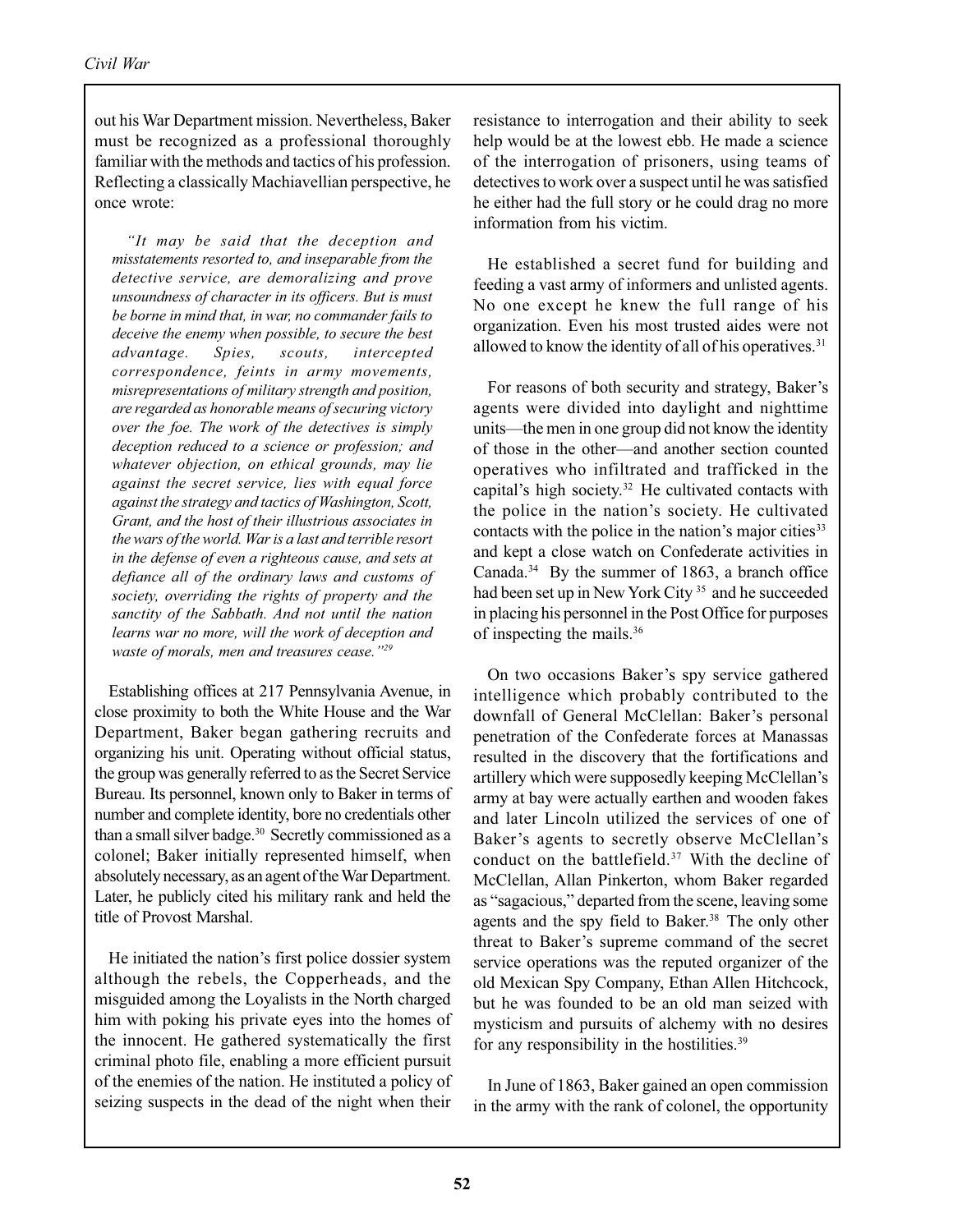to wear the Union uniform, and command of a military police force he had sought for some time.<sup>40</sup> The exact size of the unit is not known, or its losses, or its complete record of action. After much pressuring from Baker, Stanton agreed to establish the troop utilizing authority entitling the District Columbia to a battalion of infantry and cavalry for use within its confines.<sup>41</sup> Placed under a direct authority of the Secretary of War, the first Regiment Cavalry, known as "Baker's Rangers," consisted, ironically, of recruits from Robert E. Lee's former command, the Second Dragoons, renamed the Second Regular United States Cavalry at the outbreak of the war.<sup>42</sup>

Hundreds of men sought places in the new regiment; some offered bribes. Whether the attraction was the promise that no soldier in the Baker command would ever be sent outside the immediate vicinity of the District of Columbia or whether Baker's fame inspired all types of adventurers to flock to his banner was the subject of much conjecture at that time.<sup>43</sup>

In an appeal to the Governor of New York, Baker wrote:

"... the duties to be performed by this regiment demand on the part of both men and officers qualities of a high order, both mental and physical. Among these, I may enumerate intelligence, sobriety, selfdependence, bodily vigor, the power of endurance, and though last not least, that knowledge of the horse which results from early practical experience and management of that noble animal.<sup>44</sup>

The personal qualifications of Baker's recruits, of course, cannot be assessed. By their actions, however, they demonstrated great military ability, intense loyalty to their commander, and a complete insensitivity to the property, liberties and lives of those they encountered as enemies. For reasons of high morality and public image, the Rangers were unleashed upon the gambling parlors and vice dens of Washington.<sup>45</sup> Soon, however, they began engaging in forays of destruction against enemies of the Union beyond the confines of the capital.<sup>46</sup>

The Rangers were an auxiliary to Baker's intelligence activities; they were his agents of espionage, enforcement, and protection. Secret operatives gathered information in both the cities and the countryside of the Potomac region. Baker devoured their reports, conferred with Stanton and/or Lincoln, and then set out with enforcements against the subversives.

In addition to ferreting out spies, blockade runners, and locals giving aid and comfort to the rebels, Baker engaged in three major intelligence enterprises: unmasking crimes in the Treasury Department, smashing the Northwest conspiracy, and capturing the President's assassin.<sup>47</sup> The opportunity to probe the Treasury Department regarding allegations that it had become a bawdy house and command post for certain predatory interests arose around Christmas, 1863, when Treasury Secretary Salmon P. Chase invited Baker to investigate the situation.

There was growing talk of scandals in the Treasury Department. Newspapers were saying that the hundreds of girls busy scissoring the new greenbacks were hussies in the night. There were oyster feasts in the bonnet room. Clerks were making off with sheets of uncut currency.

Counterfeiters were discovering it was easier to steal a plate and run off bales of money rather than go to the trouble of making an imitation engraving in some hideaway. The Treasury's own police seemed helpless to stem the tide of corruption and debauchery. The Blair family, avowed enemies of Chase, was giving support to the rumors. (Postmaster General) Montgomery Blair's brother, Frank, cried out for congressional inquiry.<sup>48</sup>

The probe was charged and politically explosive. Seward, eyes upon the 1864 election and the White House beyond, might well have wanted Lincoln's top detective mired in the scandals, defused and defamed along with most of the Administration. In Hanson A. Risley, special Treasury agent, Seward had his own source of intelligence. So close were the two men that Risley gave over one of his daughters to Seward to adoption and, after Mrs. Seward's death, the old man sought her for his second wife.

In detailing Baker to Treasury, Stanton probably thought he would be the best man to vindicate the President as untainted, honest and ignorant of the conditions there. Himself a frequent critic of Lincoln,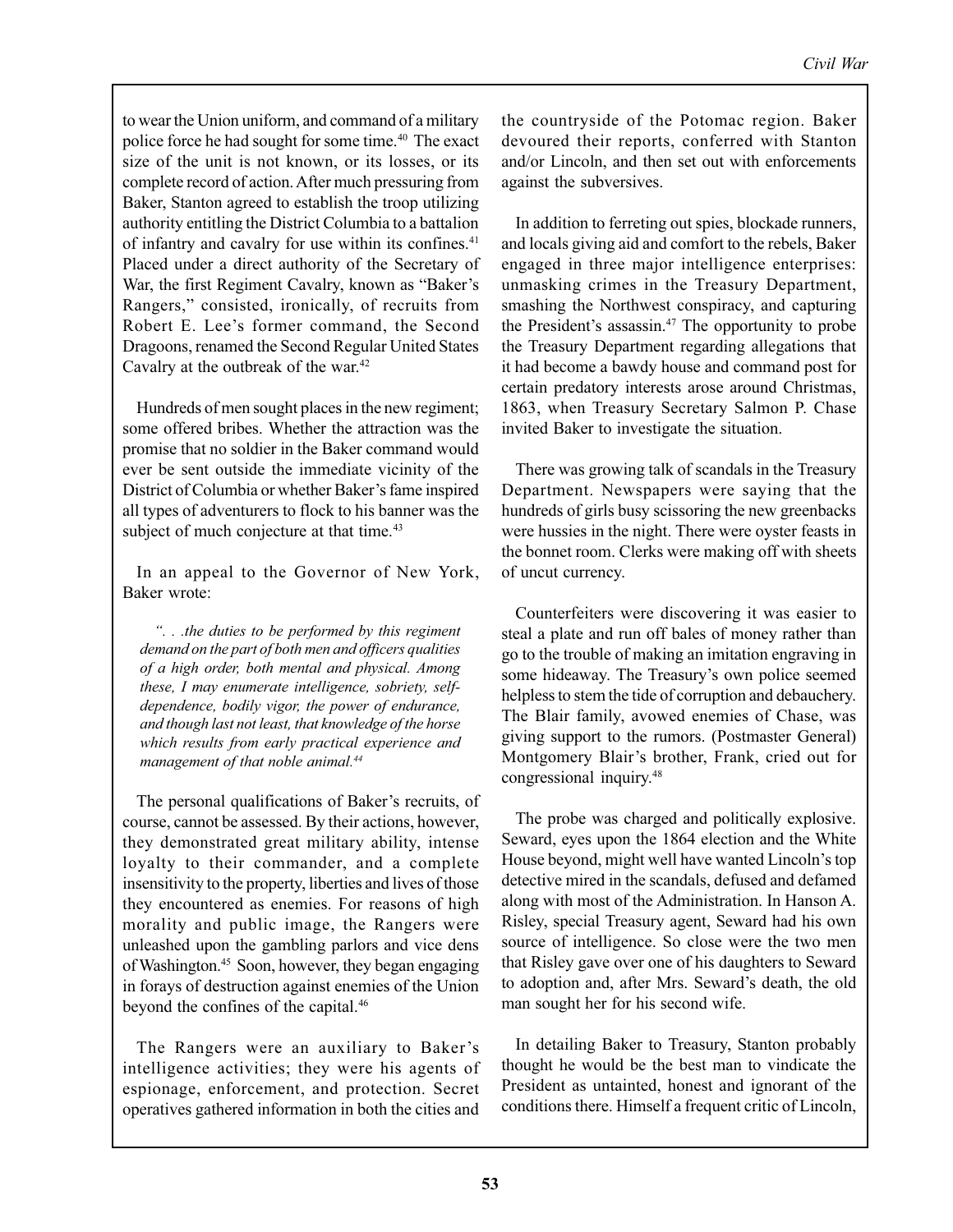the Secretary of War nevertheless realized that public confidence in the President must be maintained in the midst of the country's perils and he might well have been aware that Lincoln had no direct involvement in the treasury calamities.

Factions within Congress were ready to intervene to attack Lincoln, Chase, and Baker. Ultimately, a committee of investigation was formed, probed the situation, and beclouded the facts and the guilt of those involved.

Baker plunged into the Treasury probe with ferocity and determination. He temporarily relinquished command of the Rangers and established an office in the dark basement of the Treasury building. His techniques were direct and dauntless; he stalked the printing facilities and subjected clerks and lesser officials to ruthless and merciless interrogation. At one juncture he halted a funeral cortege in the midst of the city, seized the corpse of a Treasury girl and had an examination made to determine if her death had resulted from an abortion.<sup>49</sup>

And what did Baker find? At the outset he discovered that young James Cornwell, who had the function of burning mutilated bonds and notes, had pocketed \$2,000 worth of notes. Cornwell was convicted and sent to jail for this offense, the only individual to be prosecuted for crimes against the Treasury in this probe.

Next, Baker alleged that two printers who had sold the Treasury new presses, paper, and a technique for printing currency were conspiring to sell the government worthless machinery and processes. Their presses were weakening the upper floors of the Treasury building and their security procedures were virtually non-existent, allowing ready access to both plates and process. In the midst of the inquiry, the new presses began malfunctioning and greater demands were placed on the building for "improved" printing devices.

Baker discovered that the head of the department of printing and engraving, Spencer Clark, was involved with a number of young women who were cutting and preparing new currency. An associate of Clark's was also implicated and Baker named both men for dismissal. Eventually it came to pass that it was Secretary Chase who was to resign and the great Treasury scandal passed into history.<sup>50</sup>

In mid-November of 1863, a full month before the Treasury investigation got underway, rumors of a dangerous conspiracy along the Canadian border began circulating. Baker's agents pursued the facts of the matter and by late spring of the following year a fairly clear image of the attack planned by the Confederates was evident. In Richmond, Judal P. Benjamin, Secretary of State for the rebel government, a holder of three cabinet posts in the Confederacy, and a man of imagination, conceived a desperate plan of havoc utilizing secret societies reminiscent of the later Klu Klux Klan guerrillas. Warriors behind Union lines would burn down New York City, free rebel troops imprisoned in the North to loot and pillage throughout the industrial Northeast, and seize Chicago, Buffalo, and Indianapolis. The plan failed to recognize the drift of northern morale; those disenchanted with the war still supported Lincoln, sought the Union as was and the Constitution as is, and otherwise had no interest in or sympathy for a separate Confederate nation.

In the aftermath of the destructive campaigns of Generals Sheridan in the Shenandoah Valley and Sherman in Georgia, the rebels were ready for unconventional warfare of their own making.

The Copperhead firebrand Clement Vallandigham was recruited to obtain support for a new nation composed of states adjacent to the Canadian border. Army officers in civilian dress were dispatched north to act as terrorists. The first target for revenge was Chicago. Assembled in Toronto, the band of insurgents made their plans—all of which were carefully recorded by a Baker informer.

Commanders of military prisons were informed of these developments and advised to be prepared for uprisings within or attacks from outside of their institutions. Baker advanced a squadron of agents to Toronto to maintain surveillance of the conspirators who were followed and observed as they straggled into Chicago in the midst of the Democratic National Convention. More than 2,000 civilian-clad Confederate soldiers were scattered around the city.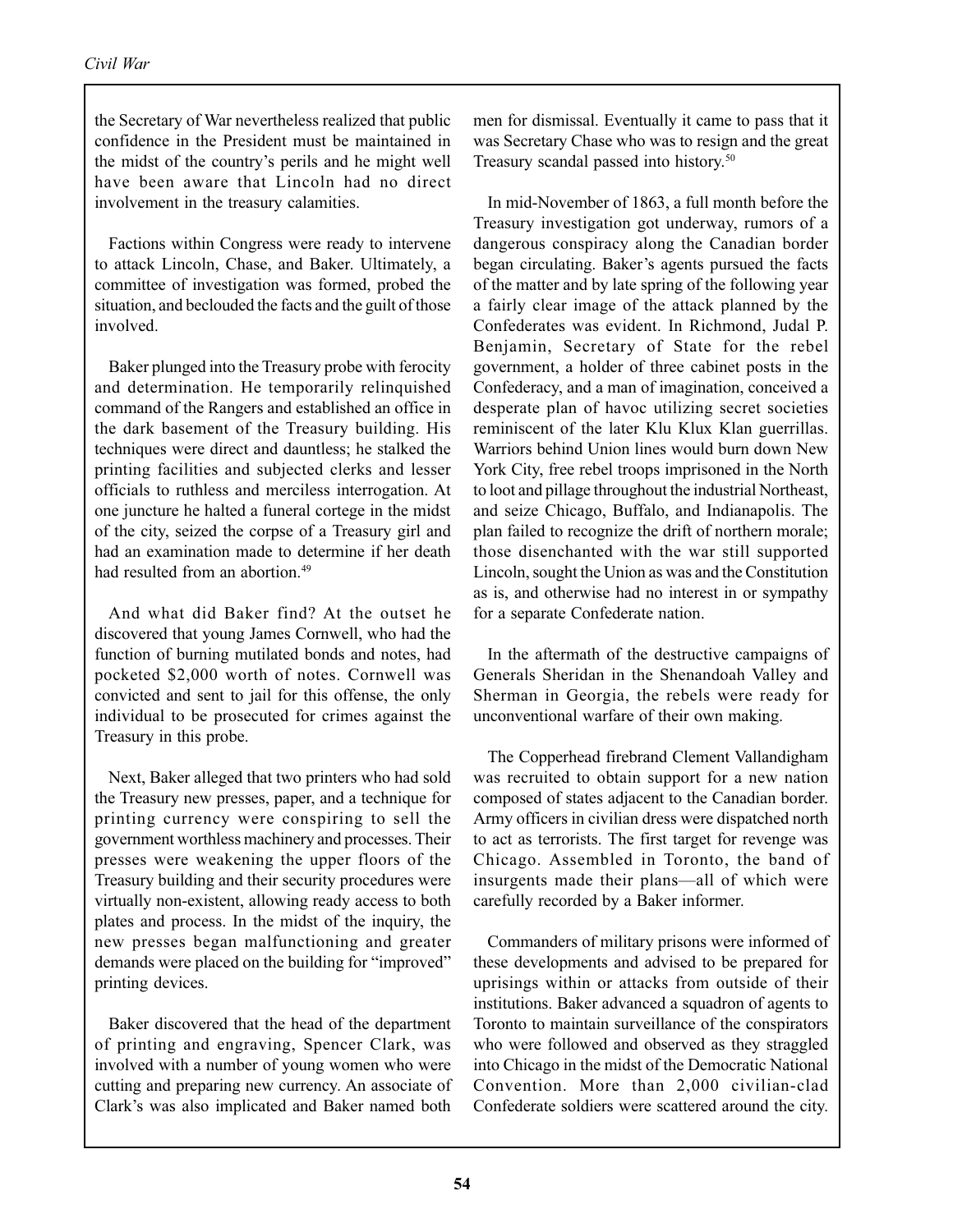At the height of the convention proceedings, the area would be put to the torch. While police and firemen fought the flames, an attack would be made on Camp Douglas and its prisoners freed. The banks would be looted, City Hall seized, and the police headquarters occupied. Thus, the second largest city in the land fell to rebel control.

Politics among the conspirators caused a postponement of their assault until Election Day. After reassembling in Toronto, burnings and attacks on local authorities were scheduled for simultaneous occurrence in Chicago, New York, Cincinnati, and Boston. Surveillance of these preparations continued and information from the informer flowed to Baker.

Offensive actions were unleashed against the terrorists. Without warning, General Benjamin F. Butler, seasoned in maintaining the security and serenity of New Orleans, marched into New York with 10,000 Union troops as the clock moved toward Election Day. Confederate arsonists abandoned their grandiose plan of havoc, set a few fires in some hotels (which were quickly distinguished), and fled to Canada. Across the border, they soon learned that they had been fortunate in their escape. A Baker spy in Chicago brought about the ruination of terrorist activities in that city and a Union operative in Indiana gathered enough information to implicate almost the entire band of Confederate conspirators in that state.

While these elements were being rounded up and jailed, Union authorities took an imprisoned Confederate officer into their intelligence corps, swore him to loyalty to the Union cause, and released him to make contact with some of the remaining members of the Northwest Conspiracy. Followed by Baker's agents, the man soon met with a group seeking to liberate 3,000 rebel officers incarcerated on Johnson's Island in Lake Michigan. The intervention of this spy cost the conspirators a cache of arms and the loss of a few men in Chicago and indirectly contributed to the scuttling of the Johnson's Island mission.

By late fall, 1864, the Northwest Conspiracy had collapsed and its principal leaders and organizers had been jailed.<sup>51</sup> The excitement and stimulation of the chase ended. Baker founded himself in an unfamiliar situation. He was given no public credit for his part in smashing the great conspiracy. On the contrary, his enemies increased their efforts to build up the ugly image of the Bastille master, and he continued to be identified in the public mind with unjust arrests and imprisonment, invasions of the rights of private persons and rumored profiteering. Baker still knew that, as a secret agent, the details of his activities must remain secret.

If, however he had hoped that this sensational case would change the attitude toward him in Congress and Administration circles, or would convince the Copperheads that he put the Union before personal gain, he must have been sadly disappointed. His success in securing and transmitting information which led to the dramatic collapse of the great conspiracy and the punishment of its leaders in the North still brought him no evidence that his services were to be fairly judged by the results he achieved for the Union cause.<sup>52</sup>

Baker had just completed a successful investigation of fraud and deception surrounding the draft, bountyhunting, defrauding sailors out of prize money, and efforts at morally corrupting Union troops in the New York City area when he received the news of Lincoln's assassination. Undoubtedly he felt guilt for not having had more advance information about the conspiracy against the President and for not having had agents near the Chief Executive when the murderer struck. Upon receiving word that Lincoln had been shot and was dead, Baker threw himself into the pursuit and capture of those responsible for the crime. After producing a handbill, the first to be circulated for a nationally wanted criminal, describing John Wilkes Booth in detail, Baker set about interrogating everyone and anyone who knew anything about the conspirators involved in the assassination.<sup>53</sup>

Stanton went along with the detective's thinking and supported his tigerish moves to stalk his prey. One by one, Booth's accomplices were rounded up. Baker's rival police agencies did most of the work. But he took charge of the prisoners, dragged incriminating admissions from them, put black hoods on their heads, and stuffed them in the hold of a monitor in the river.<sup>54</sup>

Finally, Baker found Booth's track, pursued him with a command of cavalry, and came at least to the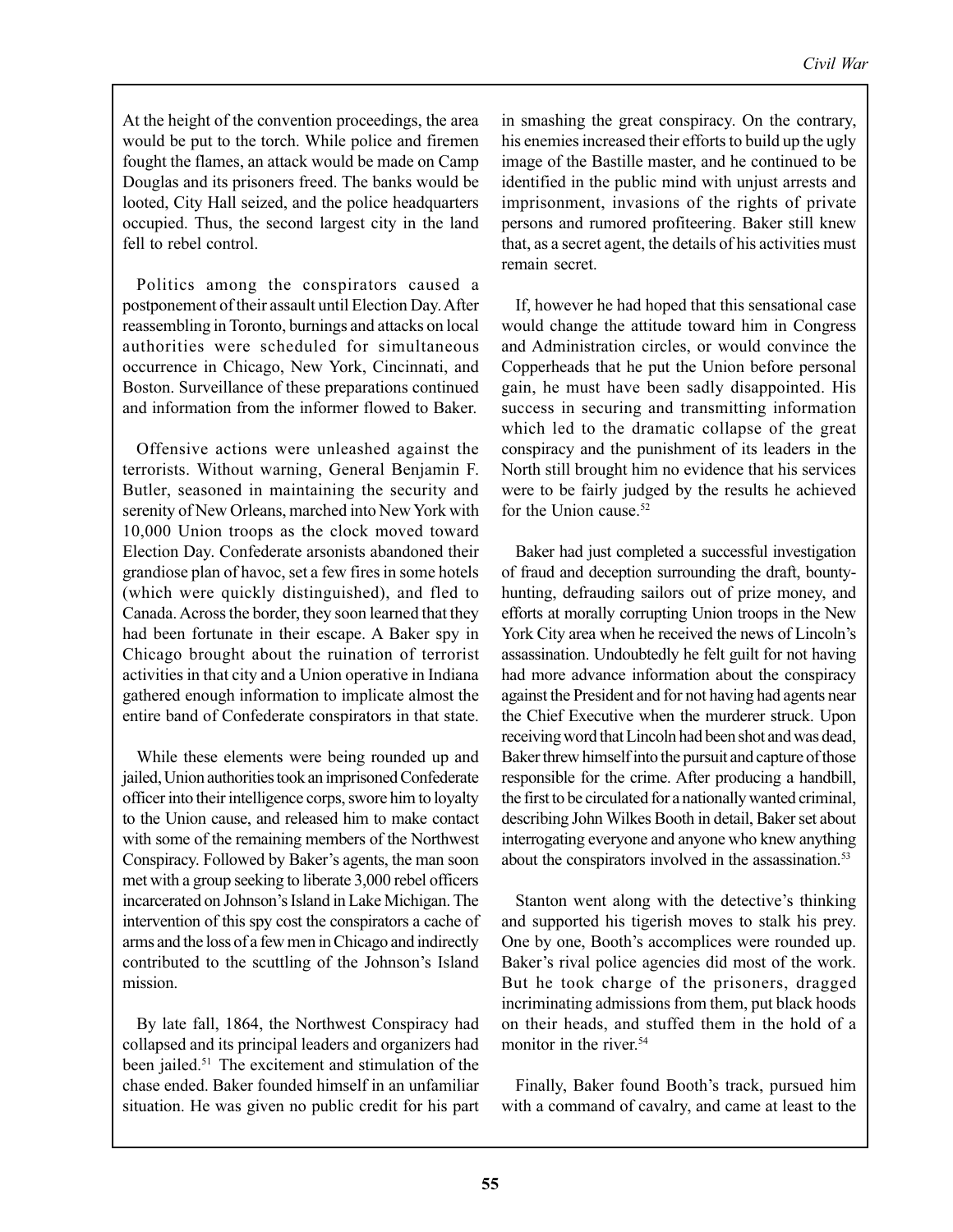Garrett farm where the assassin had taken refuge in a barn. His prey cornered, Baker confronted the killer, demanded his surrender or the alternative of firing the barn. In the midst of negotiations and flames, Booth was shot by either himself or by Sergeant Boston Corbett. Baker took charge of the body and later sought a portion of the rewards for capturing Booth. The amount subsequently awarded Baker was reduced to \$3,750 from a potential of \$17,500: the secret service chief continued to be unpopular with the Congress.<sup>55</sup>

With the death of Lincoln, Baker became the protector of the new President, Andrew Johnson, and set up the first White House secret service details in the history of the Republic.<sup>56</sup> With the peace of Appomattox, however, the career of the spy chief began to rapidly decline. The rebel foe of wartime now walked the streets of the capital. Many of the prostitutes and gamblers Baker had jailed under military law were again free. These, together with political enemies, taunted and reproached the once powerful secret service, a vestige of war, which seemed to have no future mission.

Nevertheless, Baker attempted to carry on in the old style. His task was to protect the President: his immediate foe, he surmised, were various female pardon brokers, lately sympathetic to the South, who prevailed upon the President to grant clemency and forgiveness to all manner of rebels. In attempting to halt this traffic in and out of the White House, Baker incurred the wrath of President Johnson and a lawsuit that successfully damaged his status and role. In the midst of the trial, he was routinely mustered out of the army and effectively left without a friend or defender.<sup>57</sup> He departed Washington in disgrace, returned to his wife in Philadelphia, wrote his memoirs in lieu of finding other work, contracted spinal meningitis and died on the evening of July 3, 1868.

Lafayette Baker was a zealot who, imbued with a strong sense of righteousness and a taste of vigilantism. in the name of a cause became oblivious to the endsmeans relationship underlying his function. In his defense of the Union and democratic government, he resorted to extreme actions obnoxious to popular rule and, in some instances, in violation of constitutional guarantees. He actively sought to exceed his intelligence role and became policeman, judge, and jailer. His desires

in this regard, and his capacity for achievement of same, were fostered and fed by the exigencies of the moment and the liberties Lincoln took in administering (or not administering) the law.

When Lincoln died and the war ended, Baker became a political pariah with a vestigial function. His activities had annoyed many, frightened some, and made bitter enemies of an important and powerful few. With the onset of peace in the Nation, he was virtually stripped of his organization and official status and left vulnerable to legal, political, and financial reprisals. These forces converged, coalesced, and crushed. Due to the secret nature of Baker's operations and his tendency to embellish fact, the full account of the activities of this spy chief may never be known. In all likelihood, his record of service will always be controversial, and of debatable value.

# **Henry Beebee Carrington**<sup>58</sup>

Henry Beebee Carrington conducted intelligence operations against political enemies—the Copperheads and rebel conspirators attempting to undermine the Union cause. Born in Connecticut in 1824, Carrington became an ardent abolitionist in his youth, graduated from Yale in 1845, and taught for a while in the Irving Institute at Tarrytown, New York. Under the influence of the school's founder, Washington Irving, he subsequently wrote Battles of the American Revolution, which appeared in 1876. He was also to write seven other major titles. Leaving New York, he taught at the New Haven Collegiate Institute while pursing a law degree at his old alma mater.

In 1848 he moved to Ohio and entered upon a law practice. Over the next dozen years Carrington represented a variety of commercial, manufacturing, banking, and railroad interests and became a pioneer in Republican politics. A close friend and supporter of Governor Salmon P. Chase, he was subsequently appointed to a position to reorganize the state militia (1857). He subsequently became an adjutant general for Ohio, mustering nine regiments of militia at the outbreak of the Civil War. He then was commissioned a colonel of the 18th United States Infantry and took command of an army camp near Columbus.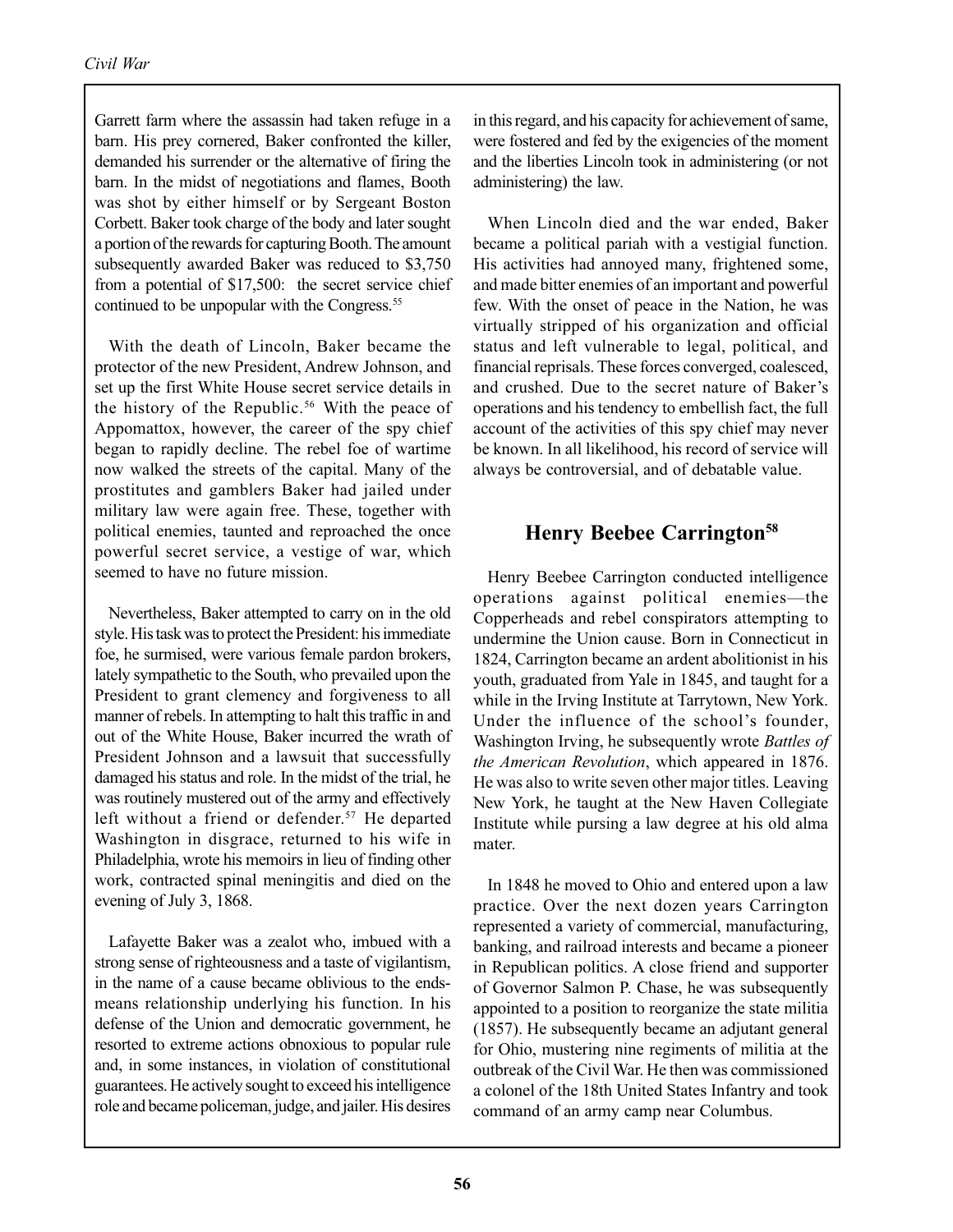In neighboring Indiana, Governor Olive P. Morton had need of Carrington's services. For reasons not altogether clear—perhaps it was his partisan political past and /or his ardent abolitionism—Carrington was ordered, upon the request of Morton, to organize the state's levies for service.

When Carrington arrived in Indiana, political warfare between the adherents of the administration and its opponents was beginning in earnest. The favorite weapon of the Republicans was that ephemeral and elusive order, the Knights of the Golden Circle. Carrington joined in wholeheartedly. On December 22, 1862, he blamed the appalling rate of desertion on the treasonable secret societies, whose penetration of the army was shown by knowledge among soldiers of a "battle sign" which would save them from rebel bullets.

In a long report dated March 19, 1863, he described the situation as so alarming that it bordered on open revolt. He claimed that the Knights had ninety-two thousand members between sixteen and seventy who were drilling constantly. They were plotting to seize the arsenals, the railroads, and the telegraph in order to revolutionize Indiana and "assert independent authority as a state." They communicated with Confederates, in particular with General Morgan, whose picture hung in many homes and who name was "daily praised." Thousands of them believed the



**Henry Beebee Carrington** 

bold raider would shortly appear to "raise the standard of revolt in Indiana." If he did, Carrington was sure Morgan could raise "an army of 20,000 traitors."<sup>59</sup>

What prompted these comments by Carrington and where he get his information? The answer to these questions appears to derive from the activities of Governor Morton. Taking advantage of the crisis conditions that the war created, Morton had established himself as virtual dictator of the state. He dealt harshly with rebel sympathizers, Copperheads, Democrats, and anyone opposed to his rule. By the end of 1861, a spy system had been inaugurated to keep watch of these enemies.<sup>60</sup> Carrington was given charge of this intelligence organization and thus became familiar with the "foes of the Union" which it kept under surveillance. There is strong evidence that Carrington had no desire for combat service and twice Morton intervened to prevent his transferal to the front lines. Thus, it was important that Carrington cast himself in the role of an intelligence chief devoted to maintaining the security of the state, even though disaster appeared to be just around the corner.

In March 1863, Carrington was promoted to brigadier-general and made commander of the District of Indiana of the Department of the Ohio, later renamed the Northern Department. By this time, however, he had intelligence activities organized and operating under his direction. His secret service:

"... was composed of spies, informers, betrayers, and outside secret agents. Inside officials who were jealous of more important leaders were worked on: the itch for money played a part; in quite a few instances, unsuspecting loyal men who had joined the casts were amazed at the lengths to which love of constitutional rights or Southern sympathies could carry the assertion of dissent. From many sources, and for almost as many motives, disclosures flowed in to Carrington's headquarters."<sup>61</sup>

Claiming to have between two and three thousand men reporting to him, Carrington enlisted the services of almost anyone who would provide information about an "enemy." Unsolicited reports were gratefully accepted as well. The amateur sleuths and informers were supplemented with a few choice agents and detectives. Spies apparently were paid from state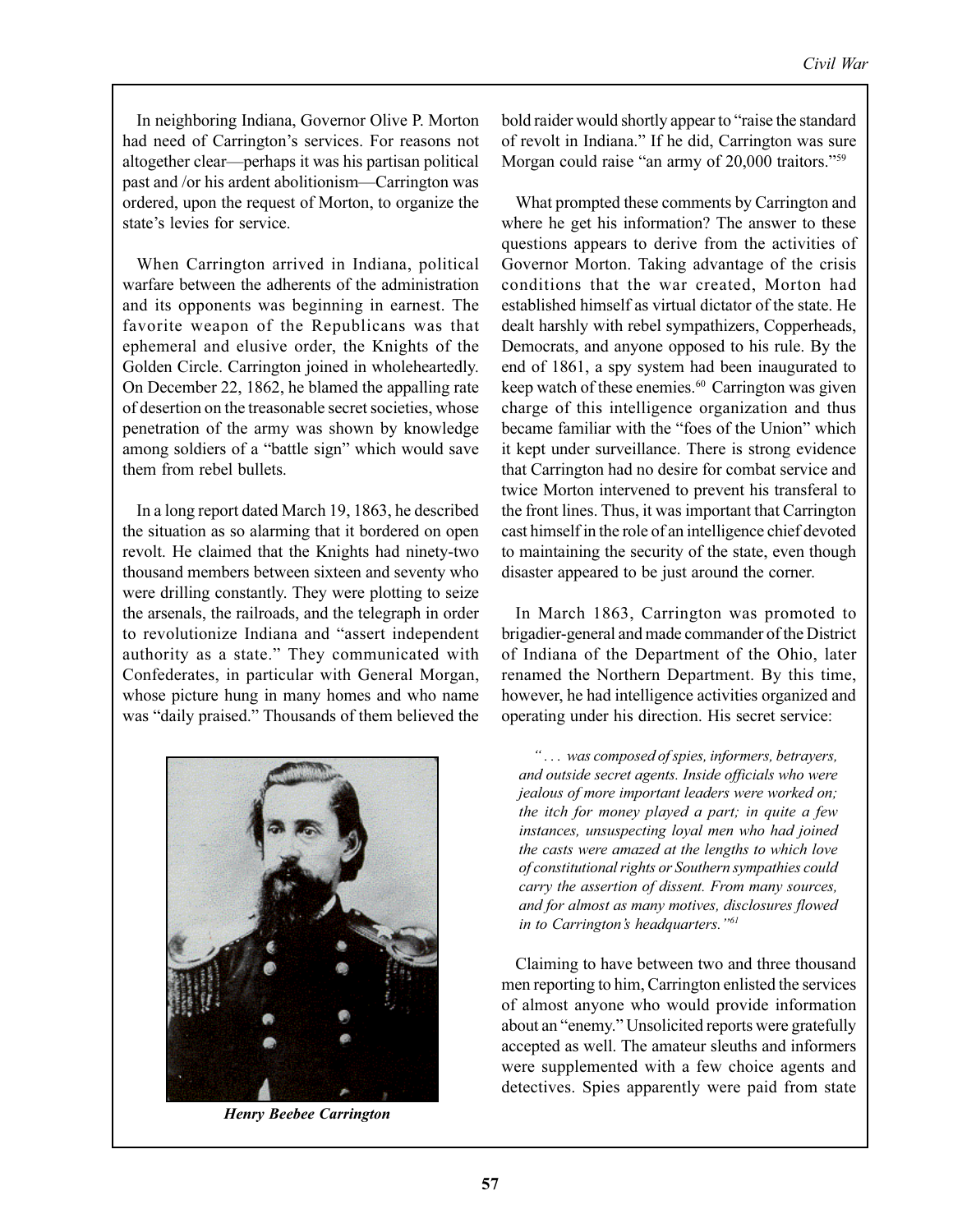funds at the rate of \$100 per month, over six times the amount received by a Federal soldier.<sup>62</sup>

Early in 1863 Carrington claimed to have emissaries at the meetings of the secret societies. In April 1864, he asked Adjutant General Lorenzo Thomas for money to organize a twelve-man detective force. One of his agents said he had eighteen men at such work early in 1864.

General Alvin P. Hovey, who succeeded Carrington August 25, 1864, continued his espionage organization. Colonel Conrad Baker, the state provost marshal, also employed informers who reported directly to him. At least one of the district provost marshals, Colonel Thompson, had an agent who worked for him among Democrats of the Seventh District. He signed his reports only as "H.," and his identity was not even known to Colonel Baker, Thompson's supervisor.

Carrington claimed he participated personally in his work, once attending "in disguise" a meeting of the Sons of Liberty in Indianapolis. Be that as it may, the general was probably not exaggerating when he claimed to know every morning what had happened in the lodges the night before. Not only did he have his own spies, but also he kept in close touch with other officials who conducted espionage.<sup>63</sup>

While Carrington's operatives were effective in breaking up the Sons of Liberty, the Knights of the Golden Circle, and elements of the Northwest Conspiracy, they also contributed to arbitrary arrests, infringements upon the freedom of speech and freedom of association, and otherwise maintained a corrupt and despotic regime. The manner in which the intelligence organization was recruited—utilizing betrayers, jealous and disgruntled officials, informers, and invalidated hearsay from unsolicited sources—caused it to traffic in unreliable information of generally more political than military value. And the suspicion prevails that the whole arrangement served to maintain Governor Morton's administration and coincidentally counteracted Confederate operatives who happened to count among his foes.

General Alvin P. Hovey replaced Carrington in August 1864. With less than a year of warfare ahead of him, Hovey assumed control of the espionage organization as the new commander of the Indian District. It is not immediately evident if he made any changes in the intelligence operation other than to gain access to the funds seized from bounty jumpers to pay his agents.<sup>64</sup> If the spy system did not collapse at the end of the war, it must certainly have been discarded in 1867, when Governor Morton resigned to enter the United States Senate.

Carrington was first mustered out of service as a brigadier-general of volunteers, rejoined his old regiment in the Army of the Cumberland, completed war duty and saw Indian campaigns in the West. He built and commanded Fort Phil Kearny but lost the respect of his fellow officers due to his reputation as a "political warrior" and his demonstrated lack of aggressiveness in several Indian skirmishes. Before a decision to remove him from command could be implemented, Carrington became further embroiled in controversy.

In December 1866, a force of fifteen hundred to three thousand Indians massacred a force of eighty officers and men under Captain William J. Fetterman. The disaster was attributed to Fetterman's disobeyance of Carrington's order to proceed on a certain route of march: instead, he had directly engaged the war party from their rear while they were attacking a group of woodcutters.

#### **Stanton's Letter**

The Secretary of War Washington City, D.C. May 2, 1863-11 a.m.

Major-General Hooker,

We cannot control intelligence in relationship to your movements while your generals write letters giving details. A letter from General VanAllen to a person not connected with the War Department describes your position as entrenched near Chancellorsville.

Can't you give his sword something to do, so that he will have less time for a pen?

/s/ Edwin M. Stanton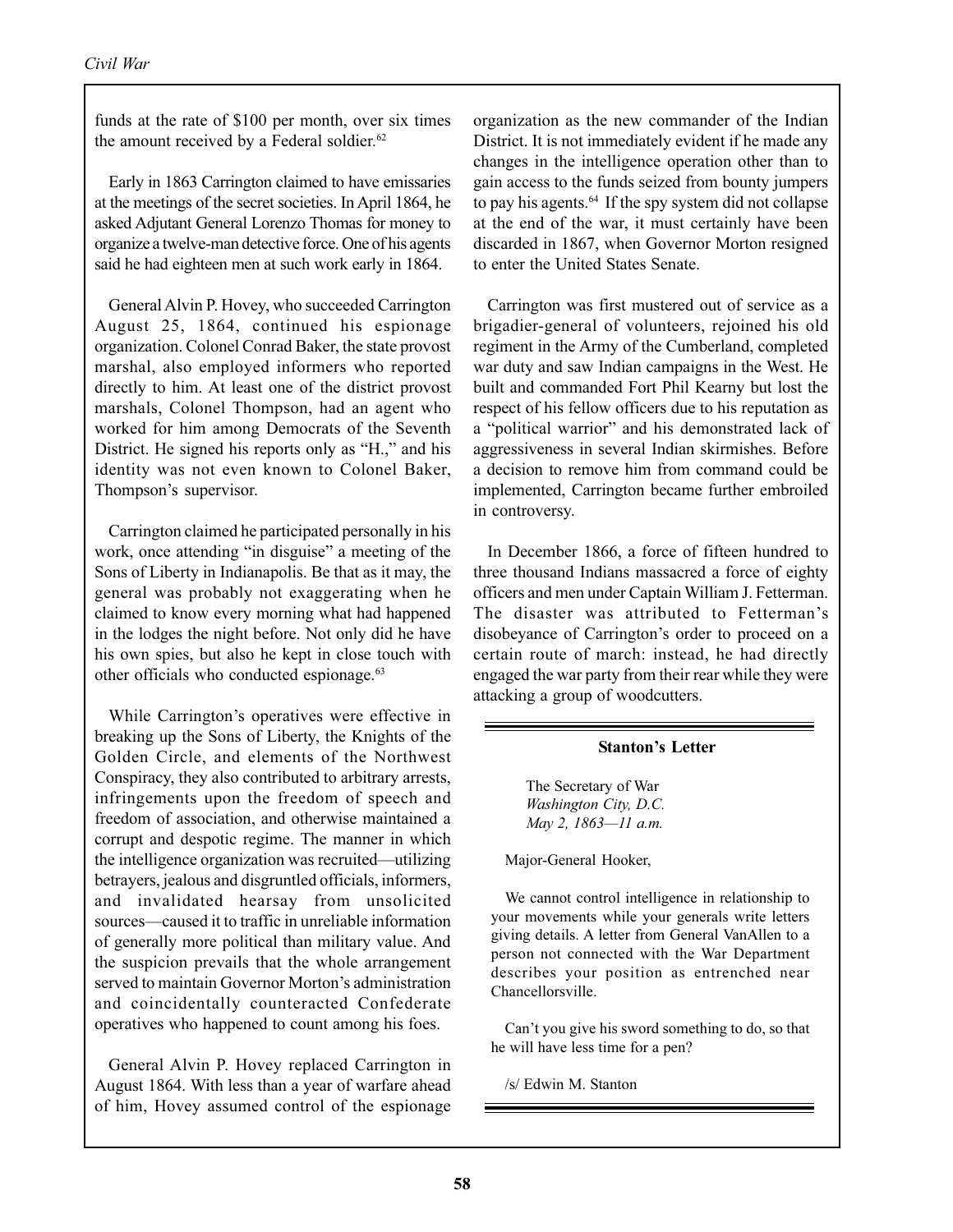The Indians turned on Fetterman's force and annihilated them. Because no one had heard Carrington's orders to Fetterman, coupled with existing distrust of the colonel's leadership, rumors persisted that the men had been ordered into tragedy. General Grant moved to court-martial Carrington but, at the suggestion of General William T. Sherman, submitted the matter to a court of inquiry, which subsequently exonerated Carrington. Nevertheless, Carrington was relieved of command and, with his military career ruined; he resigned and spent the rest of his life attempting to convince the public of his innocence in the incident. He also wrote a number of books and taught military science at Wabash College in Indiana before his death in 1912.

### **Spies**

#### **Belle Boyd**

Belle Boyd is probably the Civil War's most famous spy; but, in the view of a present-day student of her career, she is also the War's most overrated spy.

A Shenandoah Valley girl, Belle Boyd was only 17 years old in 1861. However, she was persevering in her efforts to aid the South by procuring useful information on Northern activities, much of it for the use of General "Stonewall" Jackson. To support her claims to success in secret service, Miss Boyd held



**Belle Boyd** 

an honorary Confederate Army rank, as well as the firm opinion as to her abilities of the entire North (especially that of its counterintelligence officers). The extent to which her efforts actually aided Southern arms is, however, uncertain and will probably remain so. One can admit that she was a woman of great spirit and charm.

On several occasions, the Union forces captured Belle Boyd, and each time she was released from imprisonment. However, Miss Boyd's activities became increasingly a matter of public knowledge, thus reducing her effectiveness.

Early in 1864, her health somewhat undermined, Miss Boyd decided to go to England. Jefferson Davis concurred in this decision, as she could be used as a courier to carry dispatches on her trip. On the day after her ship sailed from Wilmington, North Carolina, it was captured by a Northern warship and escorted to Boston.

Ensign Harding was placed in charge of the prize, and, on the trip north, he became completely mesmerized by Belle Boyd, finally proposing marriage, an offer that she accepted. Arriving in Boston, Miss Boyd was shortly exiled to Canada, from whence she went to England.

Through carelessness, Ensign Harding permitted the captain of the blockade-runner to escape in Boston, and Harding was cashiered from the Navy. He too made his way to England, where he and Belle Boyd were married. While in England in 1865, Belle Boyd published her memoirs, which is considered to be essentially sound with the usual embellishments of color and detail

#### **Spencer Kellogg Brown**

After brief service in the Union Army, Spencer Brown enlisted as a sailor on a Federal gunboat on the Mississippi River. With the permission of his commander, he "deserted" in January 1862, to begin an espionage mission within the Confederate lines. Brown succeeded in making his way back to General Ulysses S. Grant's headquarters during the battle of Shiloh with useful information on the Confederate order of battle.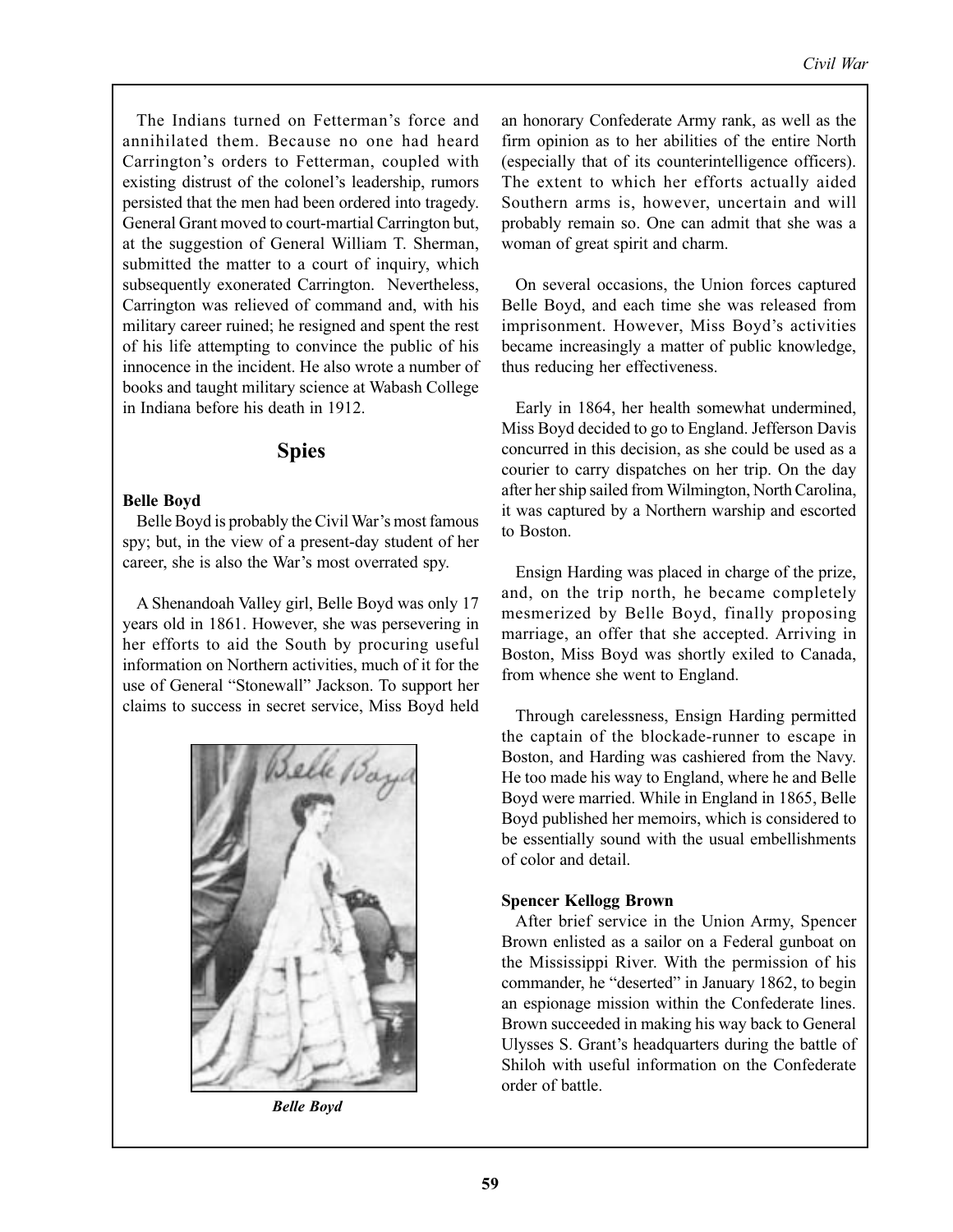In August 1862, Brown was captured while on a naval mission to blow up a Confederate vessel. He was charged with being a Union spy and a deserter from the Confederate Army. The charge of desertion was based on his alleged "service" with Confederate troops while accompanying them on his espionage mission before the battle of Shiloh earlier in 1862. He was executed in the fall of 1863.

While Spencer Brown is only a minor figure as a spy, he is remembered in part because the Confederacy executed him as a spy in defiance of a rule of military law adhered to by the Union forces. This rule was that when a person, who was formerly a spy, was subsequently taken prisoner while not engaged in espionage, he would not be tried as a spy.

#### **Rose O'Neil Greenhow**

Rose O'Neil Greenhow was the widow of the celebrated Dr. Robert Greenhow, who was librarian and chief translator of the Department of State from 1831-1850. Because of her husband's status, she was one of the chief figures in Washington society during that period. A native of Port Tobacco, Maryland, in 1861, she identified herself with the cause of the South in the Civil War and became the first of the Confederate secret agents in the nation's capital.

She was arrested on 21 August 1861 by Allan Pinkerton, chief of the Secret Service on the staff of General McClellen, at the instigation of President Abraham Lincoln. She was first imprisoned in her own home at 16th and H Streets, NW (where the



Rose O'Neil Greenhow

Hay-Adams Hotel now stands) and then for five months in the Capital Prison, which stood where the Supreme Court building now sits. Her little daughter and namesake, Rose, then age eight, shared her imprisonment with her.

Historians and writers have overestimated the value of Greenhow's spying for the South. Except for confirming that General Irvin McDowell's was moving his troops to Manassas, which gave General P. G. Beauregard the time he needed to prepare for battle, Greenhow's espionage activities were of little value to the Southern cause. Much of her information was obtained by having people walk around Washington, D.C. and report to her what they saw. She did have one "knowledgeable" source, Senator Henry Wilson, who chaired the Senate's Military Affairs Committee. He was reportedly her lover but it is doubtful that he provided any important military or political information to her.

She, like many spies, also failed to destroy incriminating evidence she kept in her house. After her arrest, a search of her home by Pinkerton's men, discovered copies of her intelligence reports. Although Greenhow used a code to write portions of her reports, she also left a copy of one of the plain-text messages, which allowed Pinkerton to decipher her messages.

After her arrest she continued to send messages to her Confederate handler, Thomas Jordan, who was General Beauregard's adjutant.

Historians cite this fact to prove Greenhow's resourcefulness but any counterintelligence analysis shows just the opposite. Pinkerton was no fool. He kept an airtight watch on Greenhow, allowing only a few visitors to see her, and punishing any of the guards who failed to inspect anything leaving the house. In fact, the Confederates no longer trusted any information she sent to them.

She was released on 1 June 1862 and taken through the Union lines to Richmond, Virginia, where she resided for a short time. While in Richmond, she wrote a book, My Imprisonment and the First Year of Abolition Rule in Washington. In autumn 1862 she boarded a ship, which ran the Union blockade at Wilmington, North Carolina and landed in England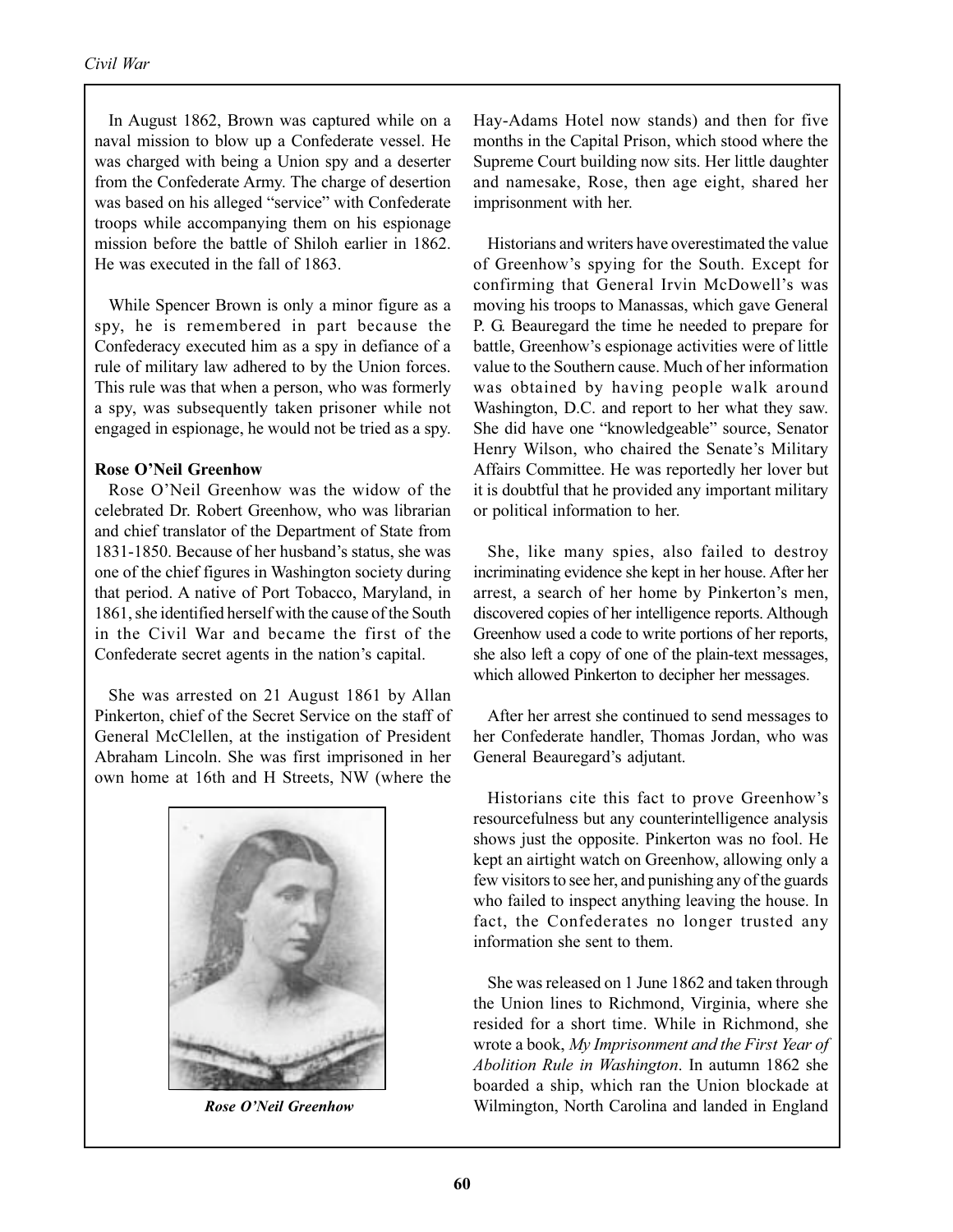via Nassau. In London she had her book published. She also represented the Confederacy in diplomatic negotiations with England and France.

She decided to return to the United States and, in the fall of 1864, she boarded a ship that attempted to run the blockade at Wilmington. The ship ran aground in high seas at Cape Fear River. Greenhow was determined to go ashore and persuaded the captain to lower a small boat. The small boat capsized and all abroad was saved but Greenhow who drown.

#### **C. Lorain Ruggles**

C. Lorain Ruggles was a member of the 20th Ohio Volunteer Infantry, serving in the Mississippi-Tennessee Theater as a scout, spy and detective. He claimed to be the brother of a Confederate general, in whose command he sometimes operated. Ruggles expressed his philosophy as follows: "People often ask me, 'What is the essential qualification of a good spy?' My answer is, 'It requires an accomplished liar.' I mean by that a man that can successfully practice deception. I do not mean that a man must be a habitual liar. There is nothing that I despise more than a man whose word cannot be relied upon. Whether deception, as I have practiced it in the discharge of my duty as a spy, is a moral wrong, I shall not attempt here to argue. Of this much I am sure: it has many times saved my life, and perhaps the lives of thousands of others, besides saving immense sums of money to the Government."

One of Ruggles' superiors, Brigadier General Wiles, stated that "I never knew him to give false information," and Ruggles' book contains several official comments on his success. Ruggles' book is titled, Four Years a Scout and Spy. It was ghost written for him by one of his officers, Major Edward C. Downs, who enlisted Ruggles in 1861. The book went through several editions, and in a later edition, Ruggles listed himself as the author and eliminated Major Downs' introduction. The title was also changed to Perils of Scout-Life.

#### **Henry Bascom Smith**

Lieutenant Henry Smith (whose self-assumed postwar rank was that of major) was occupied for much of the Civil War in basic counterintelligence work, including detection of blockade-runners and supervision of Confederate prisoners. Smith operated in Baltimore, Maryland, a center of secret service activity for both the Union and the Confederacy.

He joined the Union army as a second lieutenant in a New York heavy artillery regiment in January 1862. The following May his unit was ordered to Baltimore. After several adventures as a prisoner escort, Smith was appointed Assistant Provost Marshal at Fort McHenry, where he had his first experience in counterintelligence activities. He wrote: "Confederate mail carrying, spy promoting, blockade promoting, recruiting for Confederate service, were being engineered right from among these prisoners. I under-grounded it all. Through this channel, I enlisted for the Confederate service ... to discover their actions "

Smith did not "under-ground" by any means all such activity at Baltimore, but even so his claim is more modest, and more convincingly presented, than those others who overemphasized or glorified their intelligence and counterintelligence worth. His secret service rationale also was less overstated than most others.

#### **Felix Grundy Stidger**

Felix Stidger, after serving part of the war in a Kentucky (Federal) regiment, took his discharge and went to work as a detective. Despite his Union background, he was accepted as a member of the Copperhead secret societies in Kentucky, Indiana and Ohio. He was so successful in his penetration that he rose to a high office in the society His penetration was very instrumental in the arrest and prosecution of the chief conspirators.

Although he had testified in public, Stidger waited nearly 40 years to publish his story. While his story is not entirely verifiable, it is among the most trustworthy of the Civil War secret service memoirs. In producing such an account, Stidger unwittingly lent credence to his belief that the Copperheads trusted him because his manner had a certain straightforwardness about it. He wrote: "I know of no other reason why I should have been able to look them so steadily in their eyes except an innate consciousness of my being in the performance of a just and honorable duty to my government."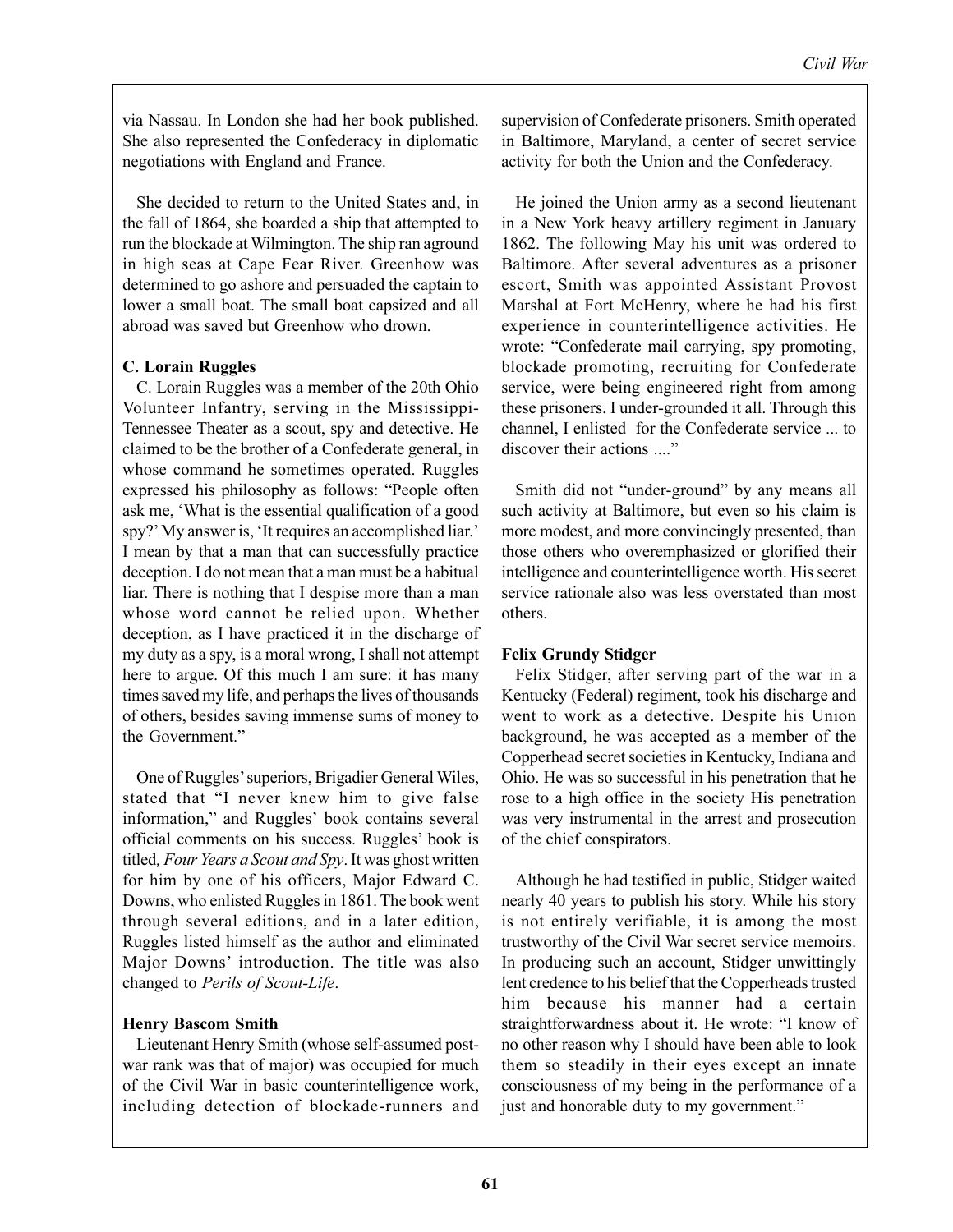#### **Benjamin Franklin Stringfellow**

Following the First Battle of Bull Run, Frank Stringfellow was trained as a scout under the command of Colonel J.E.B. Stuart. He became one of Stuart's better scouts and spies, and is one of the few Confederate intelligence operatives whose service can be even slightly documented. He is said to have spent weeks in occupied Alexandria collecting information; was in the environs of most of the great battles fought by the Army of Northern Virginia; was captured once and exchanged.

Of Captain Stringfellow's service, Colonel Stuart wrote, "In determining the enemy's real design, I rely upon you, as well as the quick transmission of the information. . . . Your service is too important and many be worth all the Yankee trains." Lauded by Confederate President Jefferson Davis, Stringfellow summed up: "My business was to get information."

#### **Elizabeth Van Lew**

Her parents were Northerners who had moved to Richmond, Virginia, where they became prominent citizens and where Elizabeth was born. Her father John Van Lew died when she was a young girl, leaving her and her mother to carry on. They stayed in Richmond but did not hold with southern thinking. They freed their family slaves and used their money to purchase relatives of their slaves in order to set them free also. Elizabeth was considered an eccentric by Richmond society.



**Benjamin Franklin Stringfellow** 

When the Civil War came, Elizabeth became the center of a northern spy network, called the Richmond Ring. She established five safehouses from which messages could be relayed to Union lines. The information came from a variety of sources. She succeeded in planting one of her former slaves within the Confederate White House of Jefferson Davis, She coordinated the underground activities of her brother, John Newton Van Lew and a black marketeer, Frederick Lohmann.

She secured the services of Samuel Ruth, the superintendent of the vital Richmond, Fredericksburg & Potomac Railroad. Ruth was effective in making the railroad inefficient, causing delays in moving valuable Confederate troops and supplies, without raising suspicion.

The Confederates arrested Ruth for aiding southerners, who no longer wanted to live in the Confederacy, to defect to the north. She was tried but the charges were dismissed for lack of evidence.

Elizabeth came under Confederate counterintelligence scrutiny because she and her mother visited and provided food and clothing to Union Army officers held in Richmond's notorious Libby prison. Union operatives tasked Elizabeth to obtain from the prisoners the latest information on battle information and estimates of Confederate army strength. Even when prison authorities refused to allow her to speak with the prisoners, she was able through other means to secure the information. Confederate counterintelligence made every effort to catch her. They kept her house under constant surveillance and conducted unannounced and random searches of her home. In the end, they failed to find any incriminating evidence against her.

When the Confederate Government abandoned Richmond, Elizabeth raised the American flag and welcomed General Ulysses Grant into her home upon his arrival in the city. After the war, she put in a claim to be reimbursed for her expenses. She was supported in her effort by then President Grant, but Congress rejected the claim. She might have died penniless but the Union officers she comforted in Libby prison raised enough funds to provide her with a steady income for the rest of her life.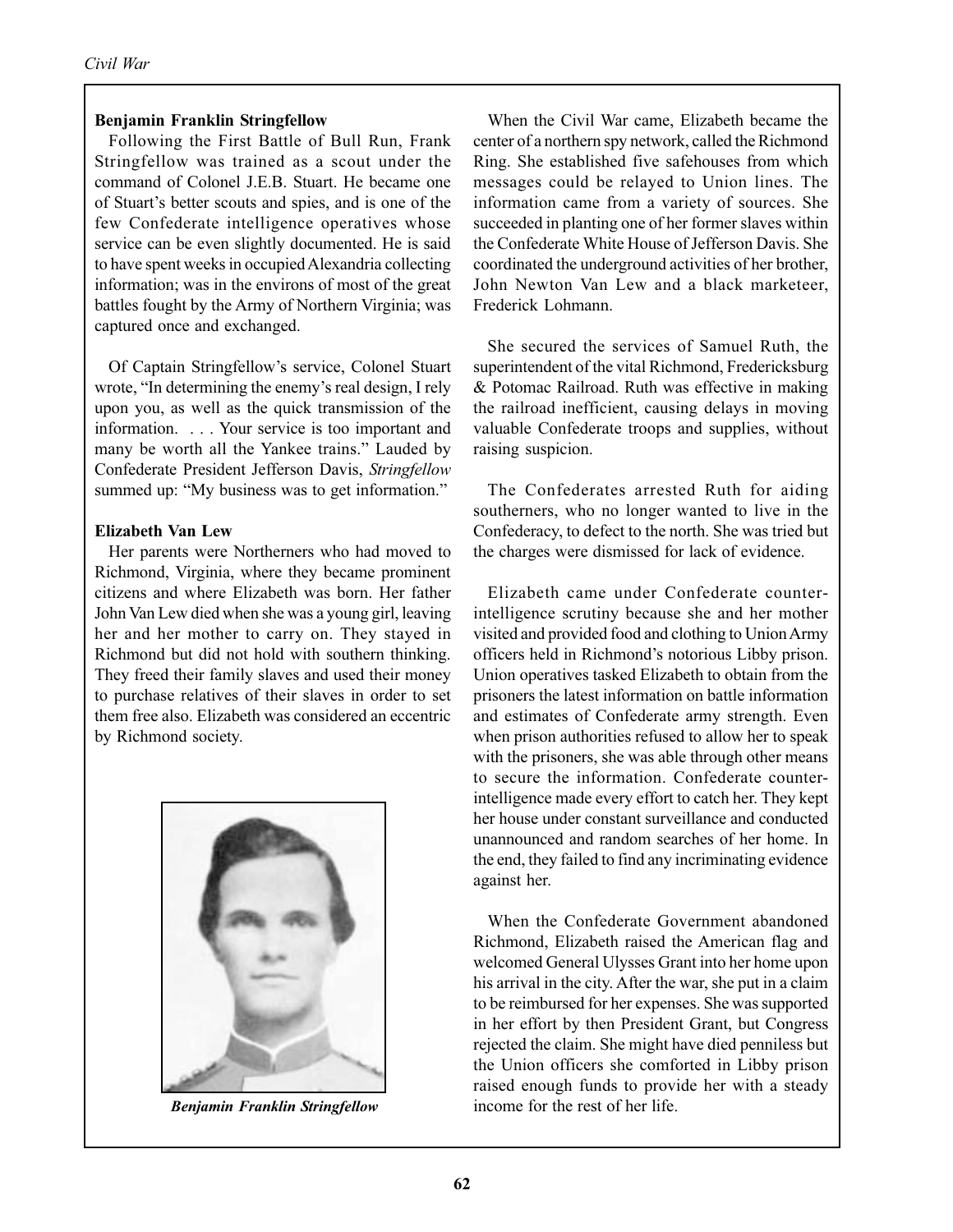

Col. George H. Sharpe following the Battle of Gettysburg, 1863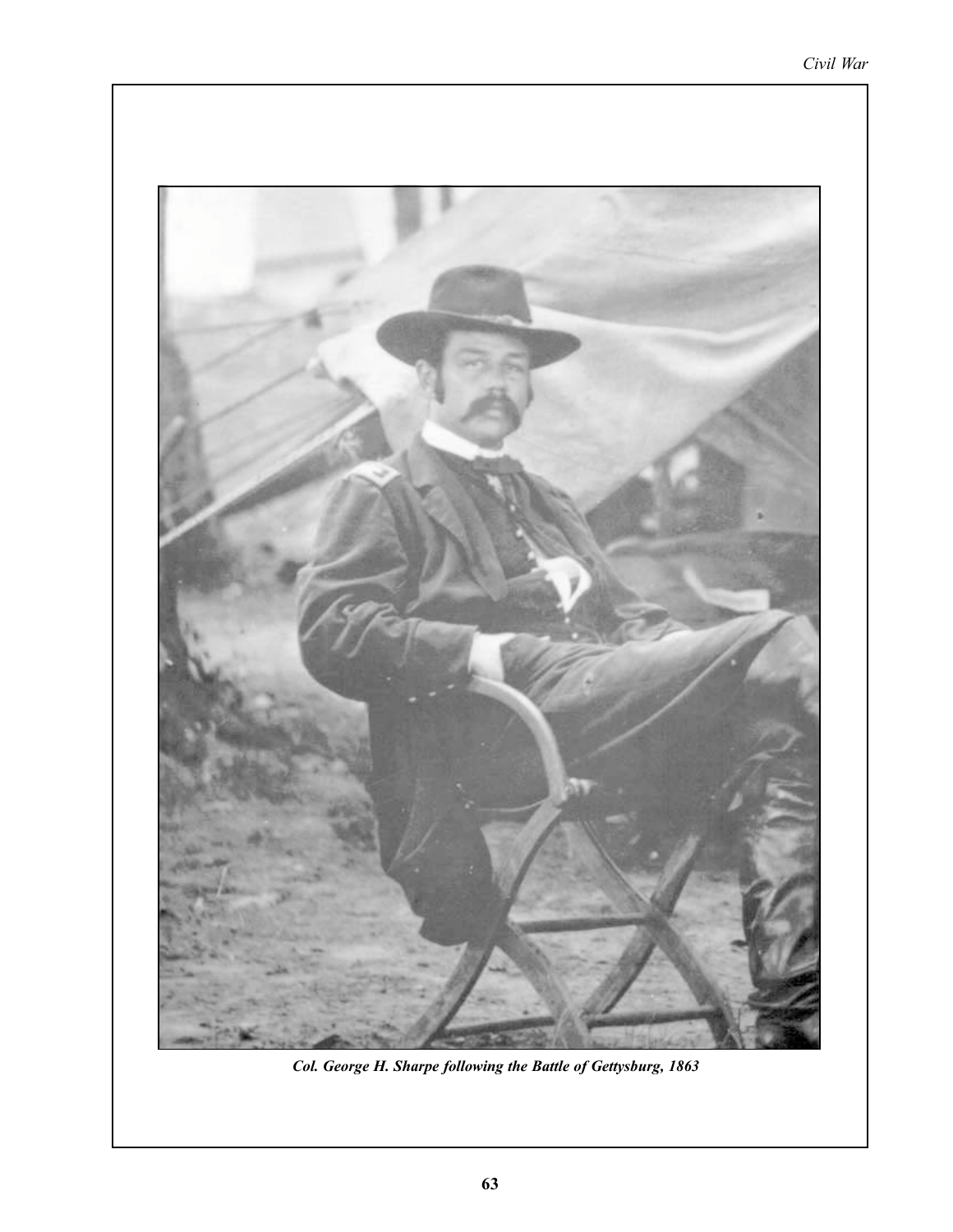# **Civil War Bibliography**

- Ayer, I. Winslow. The Great Treason Plot in the North during the War. Chicago: U.S. Publishing, 1895.
- Anderson, Nancy Scott. The Generals: Ulysses S. Grant and Robert E. Lee, 1861-1885. New York, Knopf 1988.
- Axelrod, Alan. The War Between the Spies: A History of Espionage during the American Civil War. Intelligence Services during the Civil War. New York, Atlantic Monthly Press 1992.
- Bakeless, Katherine Little. Confederate Spy Stories. Biographies of men and women who, for patriotic or mercenary reasons, engaged in espionage for the Confederacy. Philadelphia, Lippincott. 1973.
- Bakeless, John Edwin. Spies of the Confederacy. Secret Service in the Civil War, 1861-1865. Philadelphia: J.B. Lippincott, 1970.
- Baker, La Fayette Charles. History of the U.S. Secret Service during the Civil War. New York, AMS Press, 1973.
- Baker, La Fayette Charles. Spies, Espionage, Traitors, Secret Service and Conspirators of the late Civil War. 1861-65. Philadelphia, J. Potter and Co. 1894.
- Bates, David Homer. Lincoln in the Telegraph Office: Recollections of the U.S. Military Telegraph Corps during the Civil War. New York: Appleton-Century, 1939.
- Beymer, William Gilmore. On Hazardous Service: Scouts and Spies of the North and South. New York: Harper & Brothers, 1912.
- Benson, Blackwood Ketcham. Who goes there? The Story of a Spy in the Civil War. New York: MacMillan, 1900.
- Botkin, Benjamin Albert. A Civil War treasury of anecdotes, tales, legends, and folklore. New York, Random House 1960.
- Bovey, Wilfrid. "Confederate Agents in Canada During the American Civil War." Canadian Historical Review 2 (Mar. 1921): 46-57.
- Brandt, Nat. The Man Who Tried to Burn New York. New York: Berkley, 1990. (Robert Cobb Kennedy, Confederate spy and saboteur.)
- Brockett, Linus Pierpont. Intelligence Service in the Civil War: Scouts, Spies, and detectives of the Great Civil War. Including Thrilling adventures, daring deeds, and heroic exploits. Washington, D.C., The National Tribune, 1899.
- Brown, R. Shepard. Stringfellow of the Fourth: The Amazing Career of the Most Successful Confederate Scout. New York: Crown, 1960. (Frank Stringfellow.)
- Brown, Spencer Kellogg. Spencer Kellogg Brown, His Life in Kansas and His Death as a Spy, 1842-1863, as Disclosed in His Diary. Ed. by George Gardner Smith. New York: D. Appleton, 1903.
- Brownlee, Richard S. Gray Ghost of the Confederacy: Guerrilla Warfare in the West, 1861-1865. Baton Rouge, Louisiana State University Press. 1958.
- Bulloch, James Dunwody. The Secret Service of the Confederate States in Europe. New York: Putnam's, 1884. Reprinted. New York: Thomas Yoseloff, 1959.
- Case, Lynn M. and Warren F. Spencer. The United States and France: Civil War Diplomacy. Philadelphia: U. Penn. Press, 1970.
- Conrad, Thomas Nelson. A Confederate Spy: A Story of the Civil War. Confederate States of America. New York: J.S. Ogilie Publishing Company, 1892.
- Crouch, Tom D. The Eagle Aloft: Two Centuries of the Balloon in America. Washington: Smithsonian Institution Press, 1983.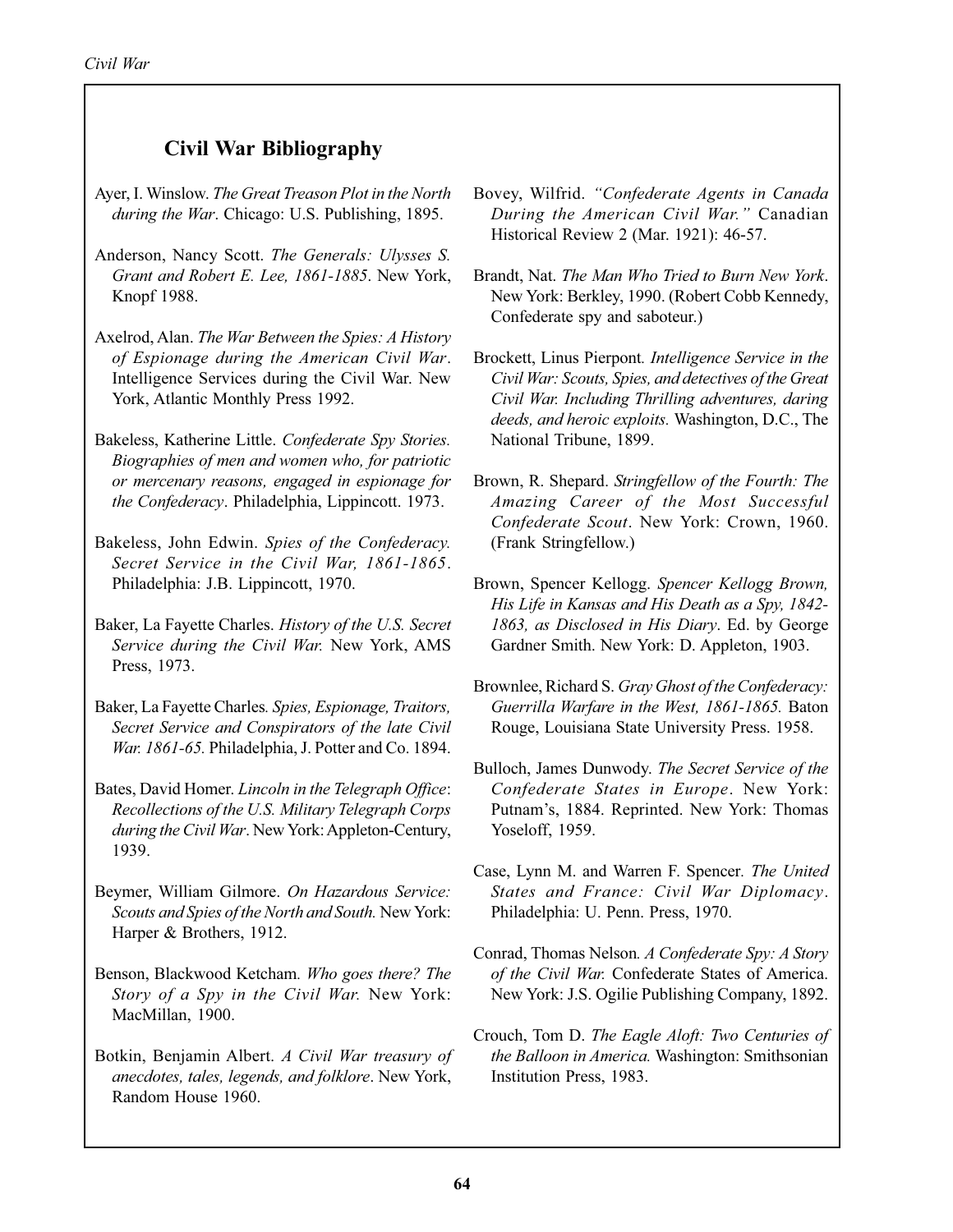- Current, Richard N. Lincoln's Loyalists: Union Soldiers from the Confederacy. Boston: Northeastern Univ. Press, 1992.
- Dannett, Sylvia G. L. Noble Women of the North: Women of the Civil War, Personal Narratives. New York T. Yoseloff, 1959.
- Downs, Edward C. The Great American Scout and Spy, "General Bunker"... A Truthful and thrilling narrative of the experiences of C. Lorain. Ruggles, of the Twentieth Ohio Volunteer infantry. Exploits, Perils, Adventures of a government scout and spy. New York, Olmsted, 1870.
- Drake, James Madison. Historical sketches, maps, anecdotes etc. used for the Revolutionary and Civil War for infiltration purposes. New York: Printed for the author by the Webster Press, 1908.
- Edmonds, Sarah Emma Evelyn, 1841-1898. The Female Spy of the Union Army: the thrilling adventures, experiences and escapes of a women as nurse, spy a female soldier, and scout. Boston, DeWolfe, Fiske. 1864.
- Estabrooks, Henry L. Adrift in Dixie; or, a Yankee Officer among the Rebels. New York, Carleton, 1866.
- Fishel, Edwin C. The Secret War for the Union: The Untold Story of Military Intelligence in the Civil War. Houghton Mifflin Company, Boston New York 1996.
- Fishel, Edwin C. "Myths That Never Die" International Journal of Intelligence and Counterintelligence 2. No. 1 (Spring 1988).
- Foote, Morris C. A Narrative of an escape from a Rebel Prison Camp, Evasion and Escape during the civil war. Camp Sorghum. Columbia, South Carolina.
- Forman, Allan. A Bit of Secret Service History: Intelligence Services during the Civil War. 1861-1865
- Foster, G. Allen. The eyes and ears of the Civil War: Communications, Intelligence Services, and Espionage. New York: Criterion Books, 1963.
- Gaddy, David W. "William Norris and the Confederate Signal and Secret Service Bureau." Maryland Historical Magazine 70, No 2 (Summer 1975).
- Glazier, Willard Worcester. 1841-1905. The Capture, the prison pen, and the escape of a courier. Giving a complete history of prison life in the South during the Civil War. New York: R.H. Ferguson, 1870.
- Gray, Wood. The Hidden Civil War: The Story of the Copperheads. New York: Viking, 1942.
- Grimes, Absalom Carlisle, 1834-1911. Absalom Carlisle Grimes and Milo Milton Quaife 1880-1959. Confederate mail runners. New Haven, Yale University Press; 1926.
- Hagerman. Edward. The American Civil War and the origins of modern warfare: ideas, organizations, and field commands and intelligence history. Bloomington: Indiana University Press, 1988.
- Hall, James O. "The Spy Harrison," Civil War Times Illustrated, Feb. 1986.
- Hardinge, Sam Wilde. Spies of the Confederate States of America. Belle Boyd in camp and prison. South Brunswick, New Jersey. 1968.
- Headley, John William. Confederate Covert Operations in Canada and New York. New York and Washington: Neale Pub. Co. 1906.
- Horan, James David., and Howard Swiggett. The Pinkerton Story. New York: Putnam's, 1951.
- Horan, James David., A Confederate agent in the Civil War. A discovery in history. New York: Crown Publishers. 1954.
- Johns, George Sibley, 1857-1941. Philip Henson, the Southern Union Spy. The hitherto unwritten record of a hero of the War of the Rebellion, History of the Secret Service. St. Louis, Nixon-Jones Print. Co, 1887.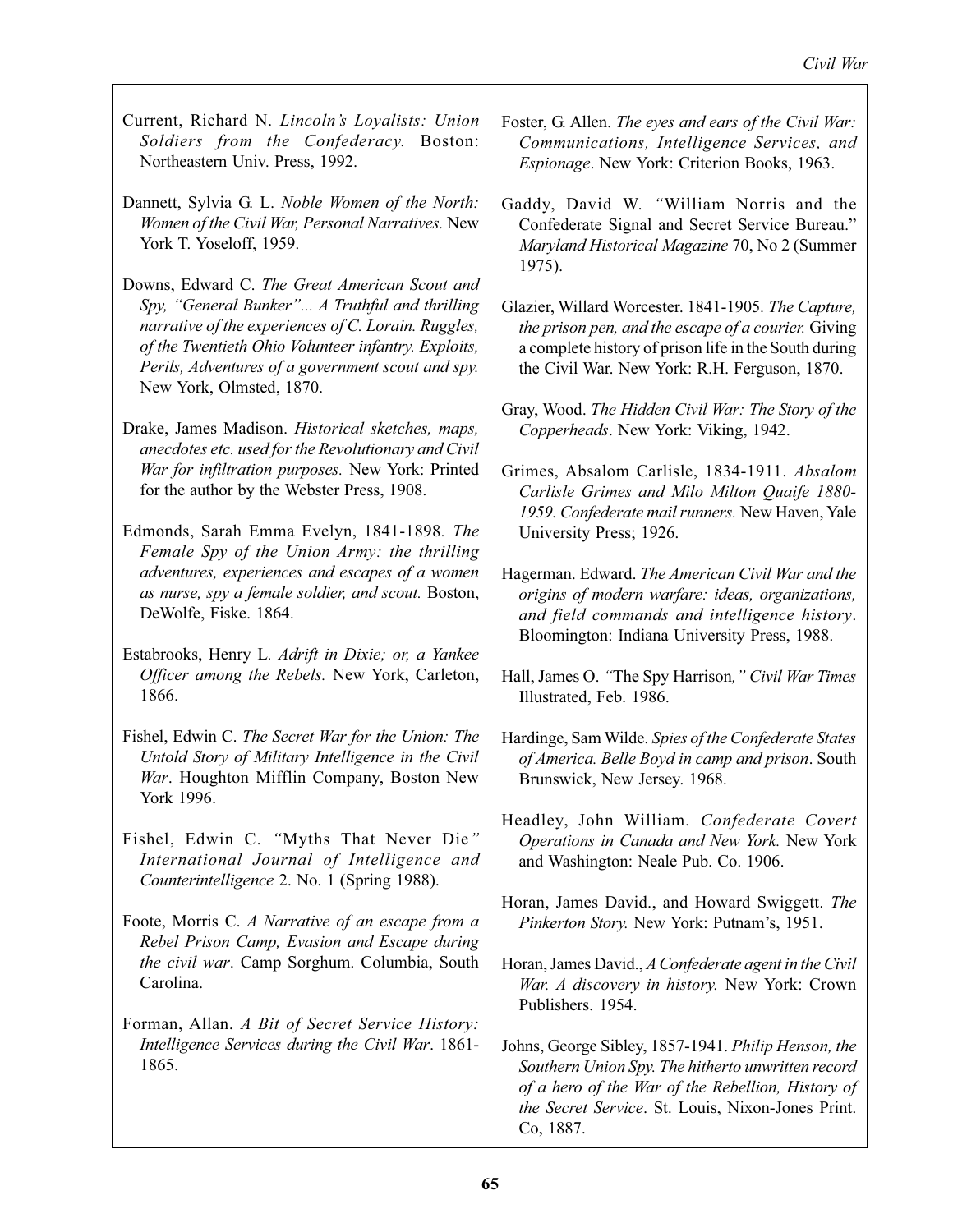- Johnston, Joseph E. Narrative of Military Operations. New York: D. Appleton, 1874.
- Jones, Virgil Carrington. Gray Ghost and Rebel Raiders. Underground Movements during the Civil War. New York, Holt. 1956.
- Kane, Harnett. Spies For The Blue and the Gray: Secret Service during the Civil War.. New York: Doubleday, Ace Books, 1954.
- Kerby, Joseph Orton. The Boy Spyin Dixie: A Substantially true record of the Secret Service during the Civil War, the only practical history of espionage during the war of the rebellion. Service under the shadow of the Scaffold. Chicago: Donohue and Co., Henneberry, 1892.
- Kinchen, Oscar Arvle. Confederate Covert Operations in Canada and the North; A little known phase of the American Underground and Secret Service during the Civil War. North Quincy, Mass, Christopher Publishing House, 1970.
- Klement, Frank L. Dark Lanterns: Secret Political Societies, Conspiracies, and Treason Trials in the Civil War. Baton Rouge, La: Louisiana State University Press, 1984.
- Landis, Arthur H. The Abraham Lincoln Brigade, Participation in the American Civil War. New York, Citadel Press, 1967.
- Maslowski, Peter. "Military Intelligence Services in the American Civil War: A Case Study." The Intelligence Revolution: A Historical Perspective. 13th Military History Symposium, U.S. Air Force Academy, 1988.
- McIntosh, Elizabeth P. Association of Former Intelligence Officers: The role of Women spies and intelligence officers in intelligence History, beginning with the American Revolution and the Civil War. McLean, Virginia. 1989.
- Military Signals Intelligence Communications. Ed. Paul J. Scheips, 2 Vols. New York: Arno Press, 1980.
- Mogelever, Jacob. Death to Traitors: The Story of General LaFayette C. Baker, Lincoln's Forgotten Secret Service Chief. Garden City, NY: Doubleday, 1960.
- Newcomer, Louis A. Lincoln's Boy Spy. Personal narratives from the Civil War. New York, G. P. Putnam's sons, 1929.
- Pinkerton, Allan. The Spy of the Rebellion. A True history of the Spy system of the United States Army during the late rebellion of the Civil War., Chicago: A.G. Netteton, 1883. Rep. Lincoln: Univ. of Nebraska Press, 1989.
- Plum, William Rattle. The Military telegraph during the Civil War in the United States, with an exposition of ancient and modern means of communication. Chicago, Jansen, McClurg & Co. 1882.
- Popchock, Barry. "His Lordship, the adventures of Union spy Pryce Lewis (1828-1911), Espionage during the Civil War," Civil War Times Illustrated, September 1988.
- Raskin, Edith & Joseph. Spies and Traitors; Tales of the Revolutionary and Civil wars. New York: Lothrop, Lee and Shepard Co. 1976.
- Richardson, Albert Deane. The Secret Service, the Field, the Dungeon, and the Escape, Experiences of a correspondent of the New York Tribune within the Confederate lines in 1861, and later with the Union Army. Hartford, Conn. American Publishing Co. 1865.
- Ross, Ishbel. Rebel Rose: Life of Rose O'Neal Greenhow. New York: Harper & Brothers, 1954.
- Rowan, Richard W. The Story of the Secret Service. New York: Literary Guild of America, 1937.
- Sarmiento, Ferdinand L. Life of Pauline Cushman Fryer (1833-1893): the celebrated Union Spy and scout of the Civil War. Chicago: W.H. Harrison, 1865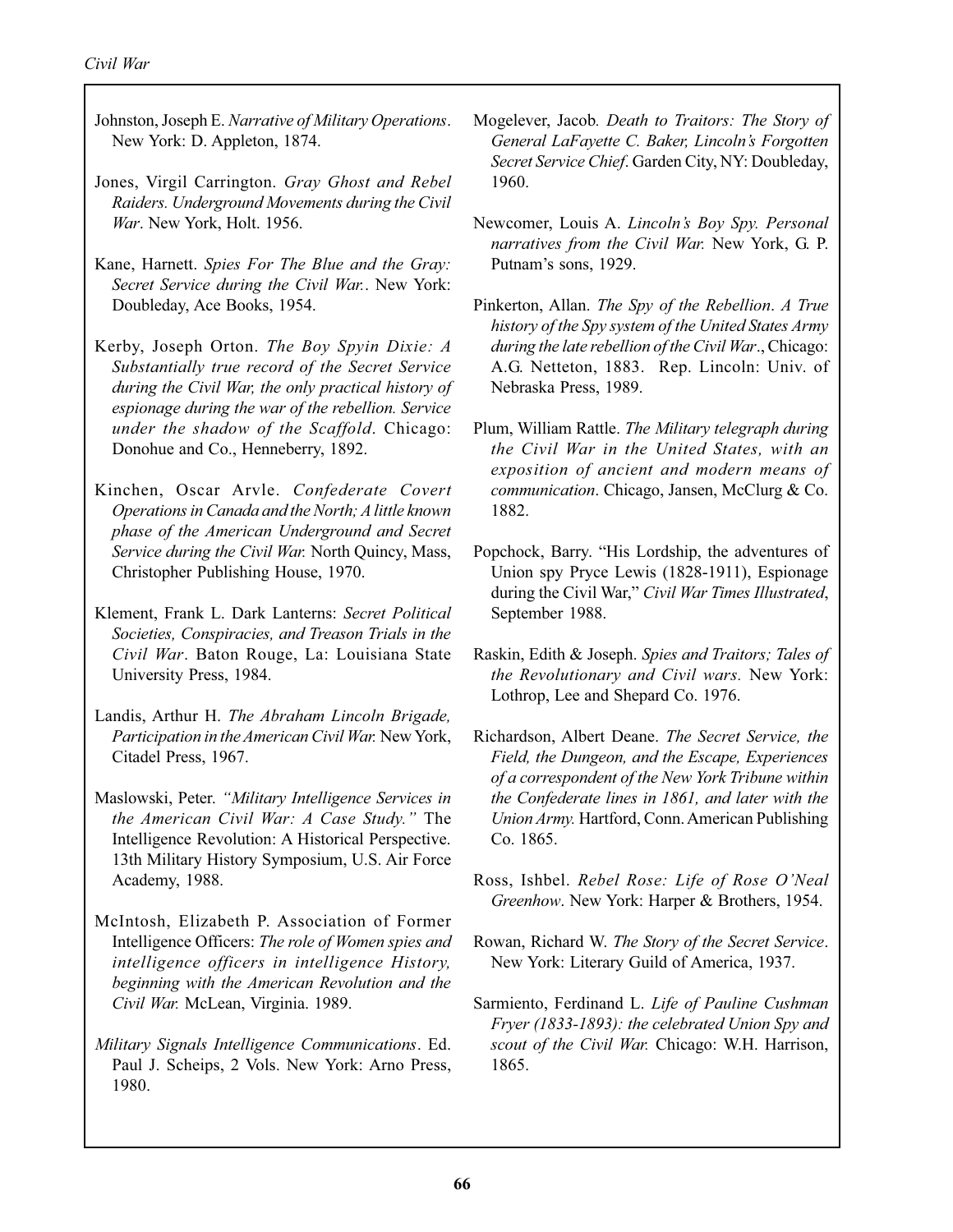- Schmidt, C.T. "G-2 Army of the Potomac." Military Review 28:4, (July 1948) 45-56.
- Sigaud, Louis A. Belle Boyd: Confederate Spy. Richmond: Dietz Press, 1944.
- Siepel, Kevin H. Rebel, the life and times of John Singleton Mosby (1833-1916): Guerrillas of the Civil War. New York: St. Martin's Press, 1983.
- Smith, Henry B. Between the Lines: Secret Service Stories Told Fifty Years After. New York: Booz Brothers, 1911.
- Sparks, David S. "General Patrick's Progress: Intelligence and Security in the Army of the Potomac," Civil War History 10:4 (1964): 371-384.
- Stern, Philip Van Doren. Secret Missions of the Civil War; first hand accounts of covert activity conducted during the Civil War. New York, Bonanza Books, 1975.
- Taylor, Charles E. The Signal and Secret Service of the Confederate States. Hamlet, NC: North Carolina Bookley, 1903.
- Tidwell, William A. April '65: Confederate Covert Action in the American Civil War. Kent State University Press, 1995.
- Tidwell, William A. Confederate intelligence expenditures for the Secret Service. Biographical references, Kent State U. Press, 1995.
- Time Life Books. Spies, Scouts, and Raiders: irregular operations and intelligence services during the Civil War. Alexandria, Virginia. Time Life Books, 1985.
- Trumbull, Henry Clay. The captured scout of the Army of the James. A sketch of the life of Sergeant Henry H. Manning, of the Twenty-fourth Massachusetts regiment. Boston, Nichols and Noyes, 1869.
- Van Lew, Elizabeth L. and Ryan, David D. A Yankee spy in Richmond: the Civil War diary of a Union spy "Crazy Bet" Elizabeth Van Lew. Mechanicsburg, PA. Stackpole Books, 1996.
- Wagner, Arthur L. The Service of Security and Information. 11th Edition Kansas City: Hudson-Kimberly, 1903.